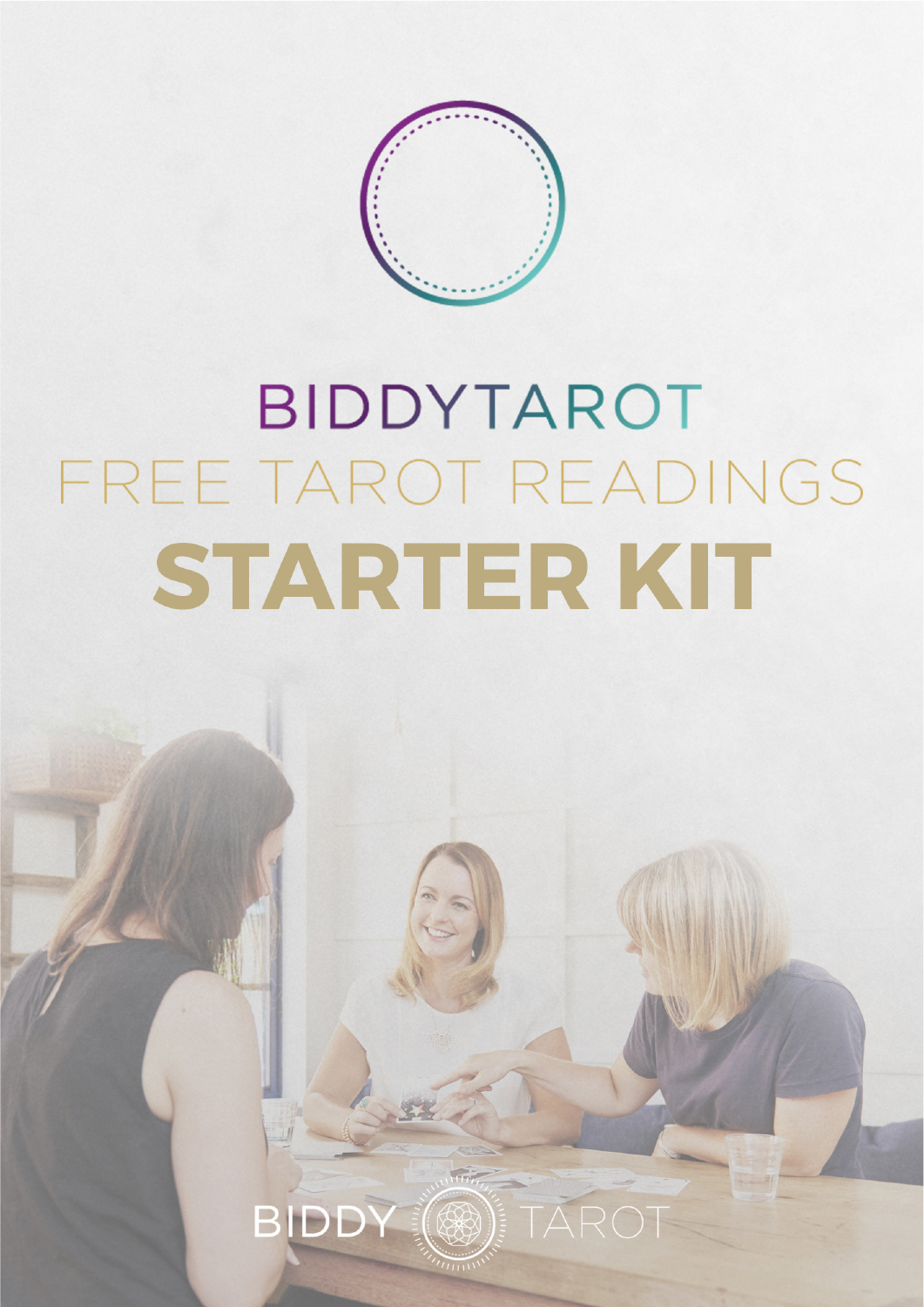## WELCOME

<span id="page-1-0"></span>Congratulations for making the courageous decision to read Tarot for others in exchange for experience and feedback.

I know how scary (and exciting!) it can be to take that very first step into the unknown and put yourself out there as a Tarot reader.

But trust me – as soon as you have done your first few readings, you are going to feel so proud of yourself for having made this bold move.

I know it because I've been there before.



My first experience reading Tarot for others who weren't my friends was on a free Tarot readings platform. I started with just one reading a week, but I quickly found my flow and soon started offering 5 to 10 readings a week so I could build up my experience.

My confidence went through the roof! Sure, there were some challenging moments when customers gave negative feedback. But I treated those moments as opportunities rather than setbacks so that I could learn and improve as a reader.

And of course, then there were those AMAZING moments when my customers gave me stellar feedback and I could see how I was truly changing people's lives for the better with Tarot as a guide.

Now, fifteen years on, I have read Tarot for tens of thousands of people around the world and I'm holding space for many more to learn to read Tarot with confidence.

My wish for you is that you too will have a beautiful, life-changing experience on the Free Tarot Readings platform. And this might well be the first step towards your career as a professional Tarot reader!

We are here to support you along your journey - myself, my team and the gorgeous members inside the Community.

I have put together this Starter Kit for you so that you can hit the ground running. You'll find important details about the Tarot Reader Hub and how it all works, as well as tips on how to get the most out of your experience.

Thanks again, and here's to your success!

Brigi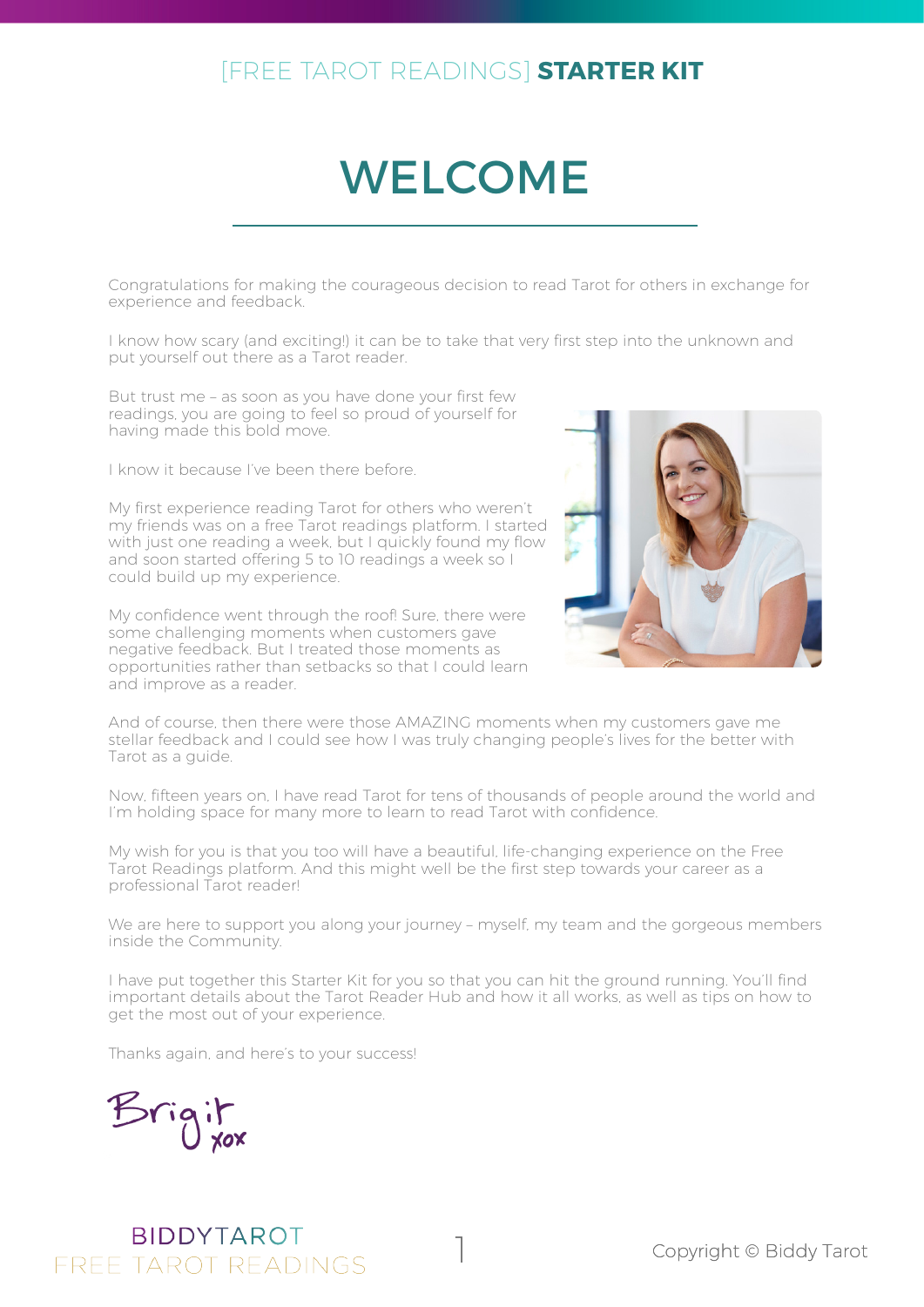## **CONTENTS**

| Welcome                                                                                                                                     | $\big] % \begin{center} % \includegraphics[width=\textwidth]{images/Traj_48.png} % \end{center} % \caption { % of the Grotant-Weyl approach. % We have a Grotant-Weyl method. % We have a Grotant-Weyl method. % We have a Grotant-Weyl method. % We have a Grotant-Weyl method. % We have a Grotant-Weyl method. % We have a Grotant-Weyl method. % We have a Grotant-Weyl method. % We have a Grotant-Weyl method. % We have a Grotant-Weyl method. % We have a Grotant-Weyl method. % We have a Grotant-Weyl method. % We have a Grotant-Weyl method. % We have a Grotant-Weyl method. % We have a Grotant-Weyl method. % We have$ |
|---------------------------------------------------------------------------------------------------------------------------------------------|---------------------------------------------------------------------------------------------------------------------------------------------------------------------------------------------------------------------------------------------------------------------------------------------------------------------------------------------------------------------------------------------------------------------------------------------------------------------------------------------------------------------------------------------------------------------------------------------------------------------------------------|
| Getting Started<br>Step 1: Read the FTR Agreement<br>Step 2: Set Up Your Profile<br>Step 3: Set Your Availability<br>Step 4: Start Reading! | $\frac{3}{3}$ $\frac{3}{5}$<br>$\overline{7}$                                                                                                                                                                                                                                                                                                                                                                                                                                                                                                                                                                                         |
| Frequently Asked Questions                                                                                                                  | 10                                                                                                                                                                                                                                                                                                                                                                                                                                                                                                                                                                                                                                    |
| What support do I get as a Free Tarot Reader?                                                                                               | 10                                                                                                                                                                                                                                                                                                                                                                                                                                                                                                                                                                                                                                    |
| How many readings do I need to do each week?                                                                                                | 10                                                                                                                                                                                                                                                                                                                                                                                                                                                                                                                                                                                                                                    |
| How long do my readings have to be?                                                                                                         | 10                                                                                                                                                                                                                                                                                                                                                                                                                                                                                                                                                                                                                                    |
| What if I don't want to read on the FTR anymore?                                                                                            | 11                                                                                                                                                                                                                                                                                                                                                                                                                                                                                                                                                                                                                                    |
| Can I still read for the FTR if I am not a Community member?                                                                                | 11                                                                                                                                                                                                                                                                                                                                                                                                                                                                                                                                                                                                                                    |
| How do I request a free Tarot reading?                                                                                                      | 11                                                                                                                                                                                                                                                                                                                                                                                                                                                                                                                                                                                                                                    |
| Need Help?                                                                                                                                  | 12                                                                                                                                                                                                                                                                                                                                                                                                                                                                                                                                                                                                                                    |
| <b>Free Tarot Readings Forum</b>                                                                                                            | 12                                                                                                                                                                                                                                                                                                                                                                                                                                                                                                                                                                                                                                    |
| <b>Tarot Reading Resources</b>                                                                                                              | 12                                                                                                                                                                                                                                                                                                                                                                                                                                                                                                                                                                                                                                    |
| <b>General Help</b>                                                                                                                         | 12                                                                                                                                                                                                                                                                                                                                                                                                                                                                                                                                                                                                                                    |
| <b>Tarot Reading Templates</b>                                                                                                              | 13                                                                                                                                                                                                                                                                                                                                                                                                                                                                                                                                                                                                                                    |
| Response to a New Reading Request                                                                                                           | 13                                                                                                                                                                                                                                                                                                                                                                                                                                                                                                                                                                                                                                    |
| <b>Tarot Reading</b>                                                                                                                        | 13                                                                                                                                                                                                                                                                                                                                                                                                                                                                                                                                                                                                                                    |
| Follow-Up Request for Feedback                                                                                                              | 14                                                                                                                                                                                                                                                                                                                                                                                                                                                                                                                                                                                                                                    |
| How to Receive Constructive Feedback                                                                                                        | 15                                                                                                                                                                                                                                                                                                                                                                                                                                                                                                                                                                                                                                    |
| How Customers Can Give You Feedback                                                                                                         | 15                                                                                                                                                                                                                                                                                                                                                                                                                                                                                                                                                                                                                                    |
| How to Get Feedback                                                                                                                         | 15                                                                                                                                                                                                                                                                                                                                                                                                                                                                                                                                                                                                                                    |
| <b>Dealing with Negative Feedback</b>                                                                                                       | 16                                                                                                                                                                                                                                                                                                                                                                                                                                                                                                                                                                                                                                    |
| Dealing with Difficult Customers                                                                                                            | 17                                                                                                                                                                                                                                                                                                                                                                                                                                                                                                                                                                                                                                    |
| The "Not Possible" Customer                                                                                                                 | 17                                                                                                                                                                                                                                                                                                                                                                                                                                                                                                                                                                                                                                    |
| The Skeptic                                                                                                                                 | 18                                                                                                                                                                                                                                                                                                                                                                                                                                                                                                                                                                                                                                    |
| The "Eeyore" Customer                                                                                                                       | 19                                                                                                                                                                                                                                                                                                                                                                                                                                                                                                                                                                                                                                    |
| The Repeat Customer                                                                                                                         | 20                                                                                                                                                                                                                                                                                                                                                                                                                                                                                                                                                                                                                                    |
| The "It Ain't Happening" Customer                                                                                                           | 21                                                                                                                                                                                                                                                                                                                                                                                                                                                                                                                                                                                                                                    |
| The "It's an Emergency" Customer                                                                                                            | 21                                                                                                                                                                                                                                                                                                                                                                                                                                                                                                                                                                                                                                    |
| How to Avoid Difficult Customers Altogether                                                                                                 | 22                                                                                                                                                                                                                                                                                                                                                                                                                                                                                                                                                                                                                                    |
| The Ethics of Tarot Reading                                                                                                                 | 24                                                                                                                                                                                                                                                                                                                                                                                                                                                                                                                                                                                                                                    |
| <b>What is an Ethical Tarot Reader?</b>                                                                                                     | 24                                                                                                                                                                                                                                                                                                                                                                                                                                                                                                                                                                                                                                    |
| How to Be an Ethical Tarot Reader                                                                                                           | 25                                                                                                                                                                                                                                                                                                                                                                                                                                                                                                                                                                                                                                    |
| Taking Care of Yourself                                                                                                                     | 29                                                                                                                                                                                                                                                                                                                                                                                                                                                                                                                                                                                                                                    |
| <b>Take Frequent Breaks</b>                                                                                                                 | 29                                                                                                                                                                                                                                                                                                                                                                                                                                                                                                                                                                                                                                    |
| Remember Why you Signed up in the First Place                                                                                               | 29                                                                                                                                                                                                                                                                                                                                                                                                                                                                                                                                                                                                                                    |
| <b>Cet in the Zone Before a Tarot Reading</b>                                                                                               | 29                                                                                                                                                                                                                                                                                                                                                                                                                                                                                                                                                                                                                                    |
| <b>Maintain a Reading Schedule</b>                                                                                                          | 30                                                                                                                                                                                                                                                                                                                                                                                                                                                                                                                                                                                                                                    |
| Don't Overdo It                                                                                                                             | 30                                                                                                                                                                                                                                                                                                                                                                                                                                                                                                                                                                                                                                    |
| <b>Get Organised</b>                                                                                                                        | 30                                                                                                                                                                                                                                                                                                                                                                                                                                                                                                                                                                                                                                    |
| More Tarot Reading Resources                                                                                                                | 31                                                                                                                                                                                                                                                                                                                                                                                                                                                                                                                                                                                                                                    |
| Appendix: Free Tarot Reader Agreement                                                                                                       | 32                                                                                                                                                                                                                                                                                                                                                                                                                                                                                                                                                                                                                                    |

2 Copyright © Biddy Tarot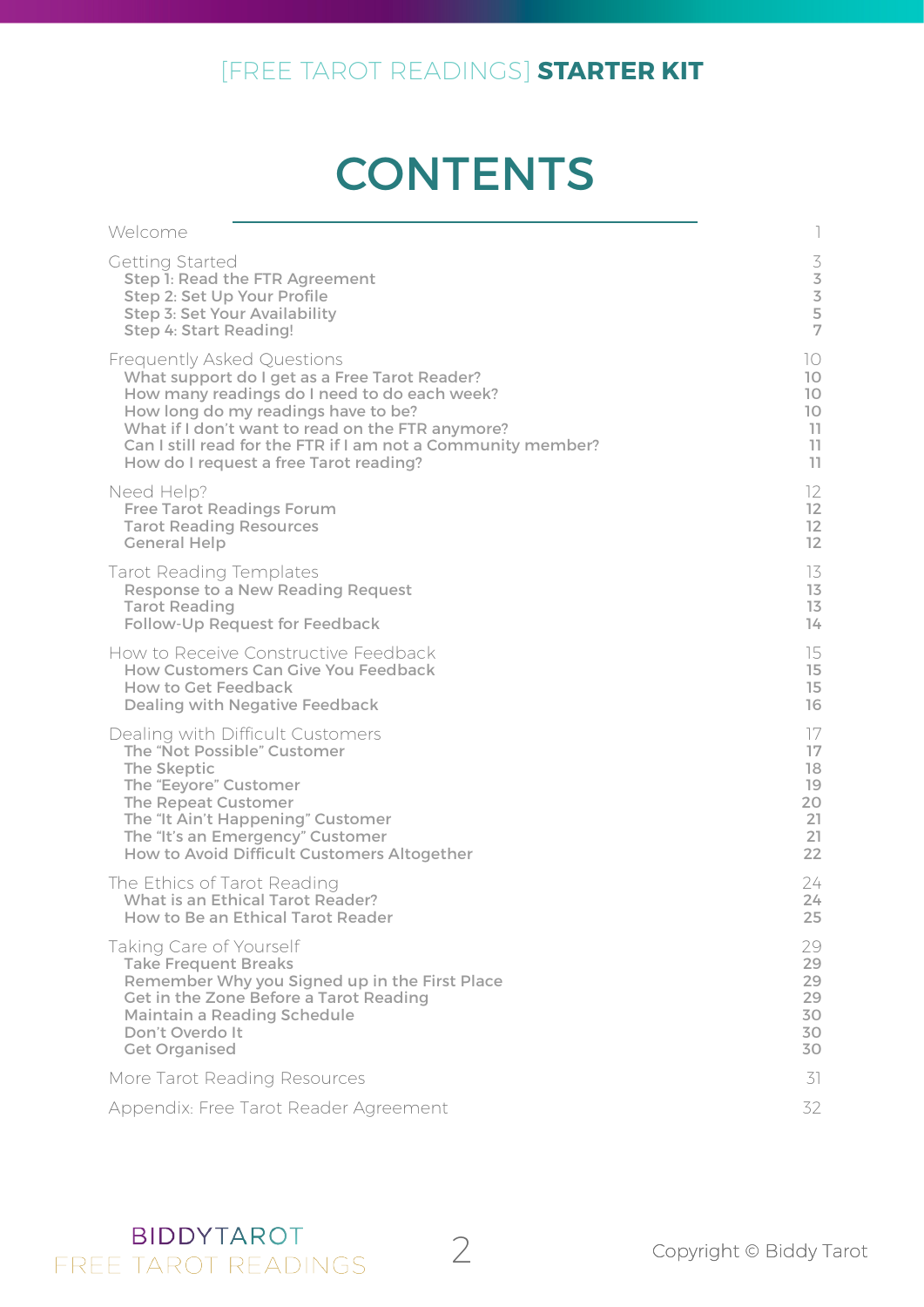## <span id="page-3-0"></span>GETTING STARTED

### Step 1: Read the FTR Agreement

Before you get started, make sure you read and understand the Free Tarot Reader Agreement.

The Free Tarot Reader Agreement is available at [http://community.biddytarot.com/](http://community.biddytarot.com/wp-content/uploads/free_tarot_reader_agreement.pdf) [wp-content/uploads/free\\_tarot\\_reader\\_agreement.pdf](http://community.biddytarot.com/wp-content/uploads/free_tarot_reader_agreement.pdf) and in the Appendix of this Kit.

The Agreement contains important details about what's expected of you as a Free Tarot Reader and what you can expect of Biddy Tarot.

### Step 2: Set Up Your Profile

You can also view these instructions via video [here](http://community.biddytarot.com/ftr-getting-started/).

[Log in](http://www.community.biddytarot.com) to the Biddy Tarot Community and go to the Free Tarot Readings [Dashboard.](http://community.biddytarot.com/readers-hub/dashboard/)

| <b>MY DASHBOARD</b><br><b>TAROT READER HUB</b>                                                 |                              |
|------------------------------------------------------------------------------------------------|------------------------------|
|                                                                                                |                              |
| DASHBOARD<br><b>YOUR STATS:</b><br>YOUR AVAILABILITY THIS MONTH                                | YOU HAVE I NEW NOTIFICATIONS |
| NEW? START HERE<br><b>ALLIII</b><br><b>June 2016</b><br>$\rightarrow$                          | 1 NEW READING REQUESTS       |
| $\Box$<br><b>PROFILE</b>                                                                       | <b>START READING</b>         |
| We<br>The Fire San<br>Su.<br><b>READINGS 1</b>                                                 |                              |
| 17711444<br>10 30 31 34<br><b>AVAILABILITY</b>                                                 | NEW FOLLOW-UPS!              |
| <b>TAROT EXPLORER</b><br>9.10.11<br>$\overline{z}$<br>8<br>$\mathcal{L}$                       |                              |
| <b>Brigit</b><br>$17 - 18$<br>12<br>15<br>16<br>13<br>14                                       | ANSWER FOLLOW-UPS            |
| San San San Ba<br>19<br>22 23 24 25<br>20:<br>21<br>26 27 28 29 30                             |                              |
|                                                                                                | NEW FEEDBACK UPDATES!        |
| Ω                                                                                              |                              |
| <b>VACATION MODE</b>                                                                           | <b>VIEW PEEDBACK</b>         |
| <b>SUPPORT</b><br>Unanowered Average Rating<br>Completed<br>flecelved.<br>Requests<br>Roquests |                              |
| LOCOUT                                                                                         |                              |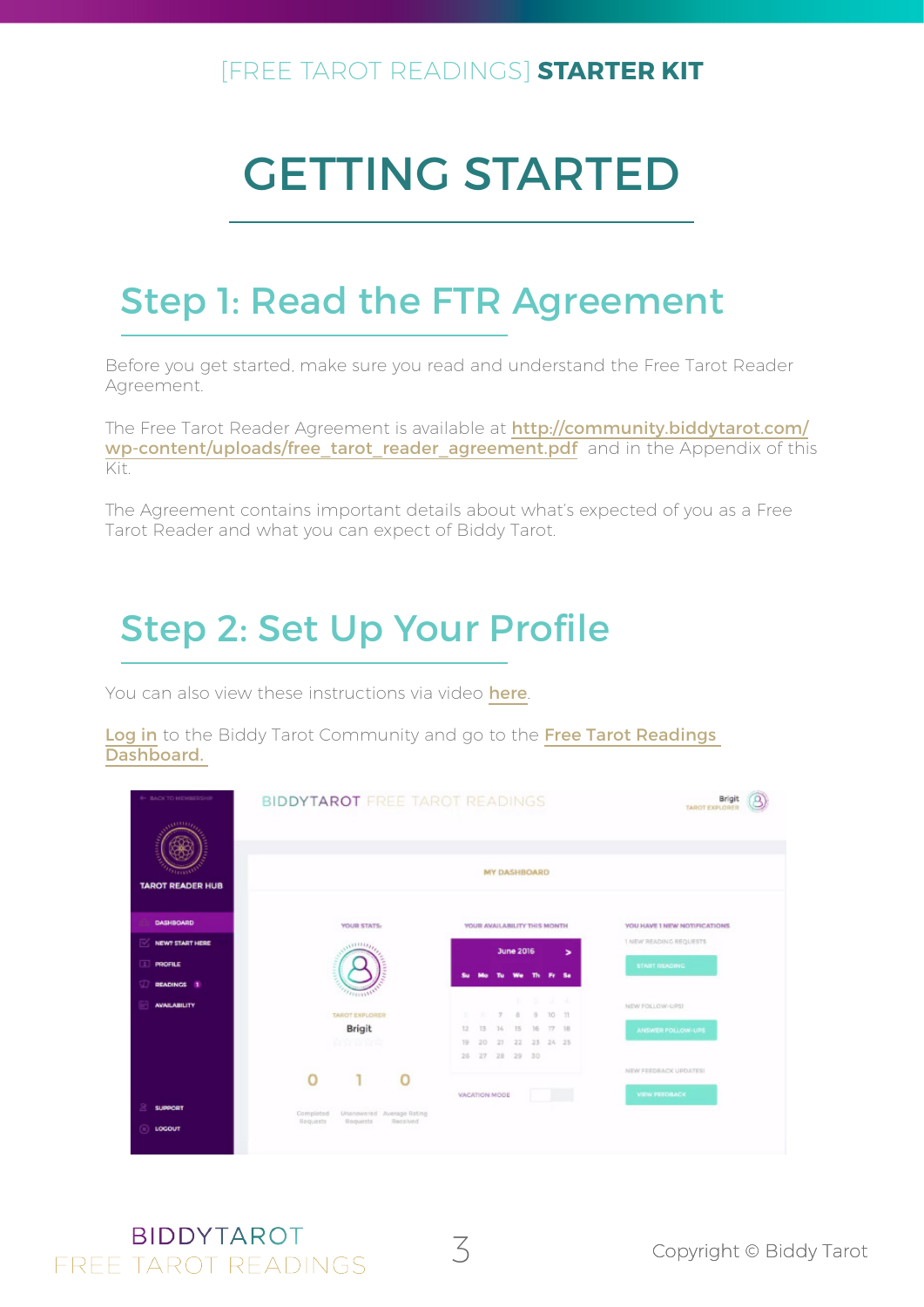| Clic<br><b>CELEBRA</b>  |                                                                                                                                | <b>BIDDYTAROT FREE TAROT READINGS</b> |                        |              |  |  |  |  |  |  |  |  |
|-------------------------|--------------------------------------------------------------------------------------------------------------------------------|---------------------------------------|------------------------|--------------|--|--|--|--|--|--|--|--|
| <b>TAROT READER HUB</b> |                                                                                                                                | <b>MY PROFILE</b>                     |                        | EDIT PROFILE |  |  |  |  |  |  |  |  |
| <b>DASHBOARD</b>        |                                                                                                                                |                                       |                        |              |  |  |  |  |  |  |  |  |
| <b>NEW? START HERE</b>  | LISTERA                                                                                                                        | EMAIL:<br>biddy9@hotmail.com          | <b>GENDER:</b><br>Male |              |  |  |  |  |  |  |  |  |
| <b>TEL PROFILE</b>      |                                                                                                                                | LOCATION:                             | TIME ZONE              |              |  |  |  |  |  |  |  |  |
| <b>READINGS 1</b>       | $\mathcal{C}_{\mathcal{X},\mathcal{Y},\mathcal{Y}}=\mathcal{C}_{\mathcal{X},\mathcal{Y}}\mathcal{C}_{\mathcal{Y},\mathcal{Y}}$ | Afghanistan                           | Australia/Melbourne    |              |  |  |  |  |  |  |  |  |
| <b>AVAILABILITY</b>     | <b>TAROT EXPLORER</b><br>Biddy9<br>MEMBER SINCE JUN 2016<br>*****                                                              | BIOGRAPHY                             |                        | ٠            |  |  |  |  |  |  |  |  |
|                         | ٦<br>5<br>O                                                                                                                    |                                       |                        |              |  |  |  |  |  |  |  |  |
| SUPPORT                 |                                                                                                                                |                                       |                        |              |  |  |  |  |  |  |  |  |
| $\equiv$ LOCOUT         | Unanswered Average Rating<br>Completed<br>Request<br>Received<br>Request                                                       |                                       |                        |              |  |  |  |  |  |  |  |  |

### Display Name, Photo & Email Address

Your display name and photo will be shared with the Customer once their request has been allocated to you. The email address you enter will be where you receive a notification of the new request.

Photo Tips:

- $\triangleright$  If your image is very large, resize it down before uploading it.
- $\triangleright$  If your image appears sideways, rotate it before uploading it.
- $\triangleright$  You don't need to have a photo of yourself, but if you use an image, make sure you have copyright permission.

### Gender, Location & Time Zone

It's important to set your location and time zone so that the system understands when to allocate new requests to you.

### **Biography**

Your bio will shared with the Customer once their request has been allocated to you. Write your bio in the third person (e.g. Brigit is a Tarot reader…) Tell the Customer about your reading style, your experience, etc.

Keep in mind, they will only see your bio after they have submitted their question. They do not have the ability to choose their reader**.** Write 1-2 paragraphs and do not include any hyperlinks.

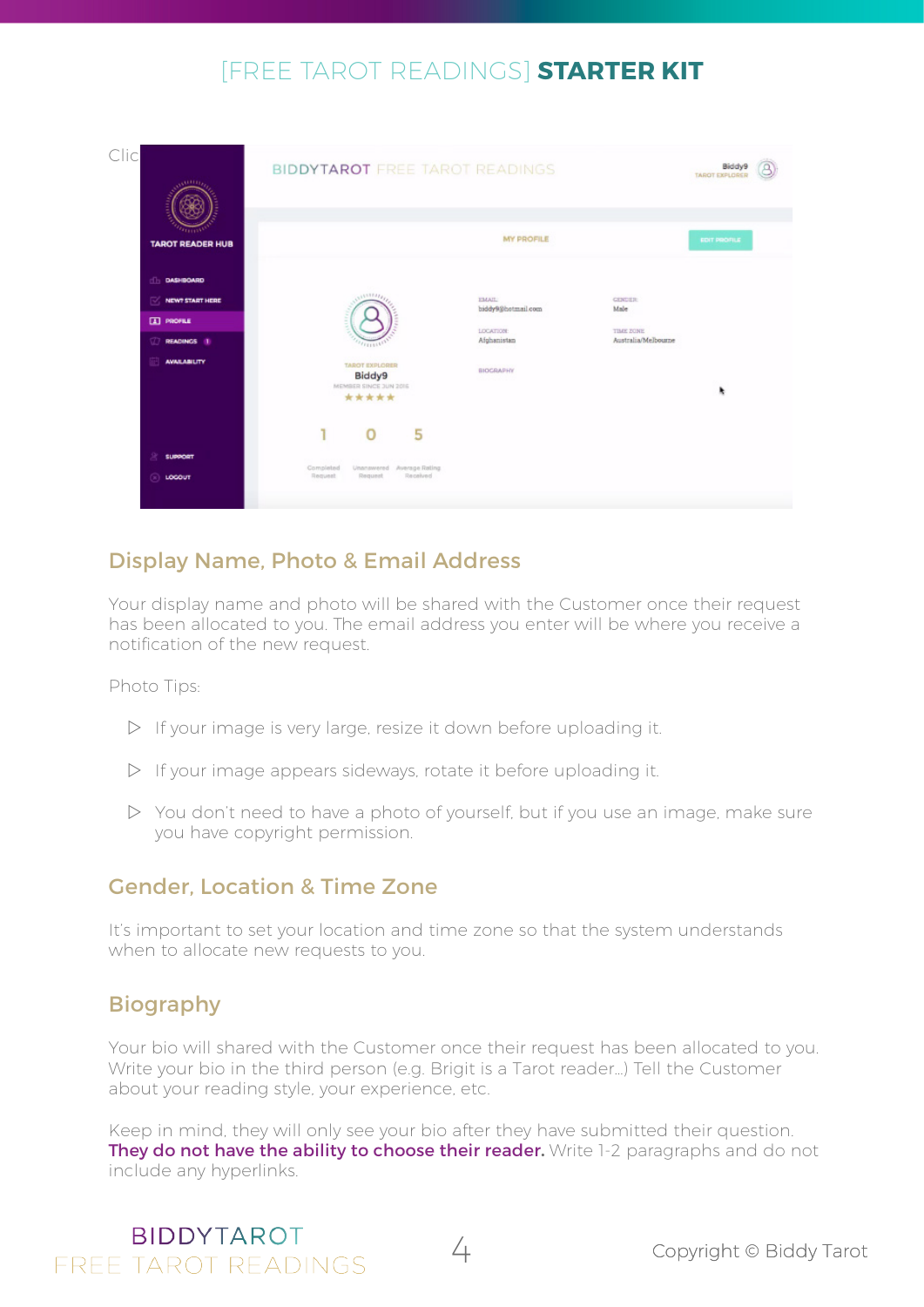### <span id="page-5-0"></span>Step 3: Set Your Availability

You can also view these instructions via video [here](http://community.biddytarot.com/ftr-getting-started/).

When you first start reading on the Free Tarot Readings platform, I recommend that you start with only 1 or 2 readings a week to get the feel of it.

As your confidence increases and you get a better idea of how many readings you can comfortably take each week, you may want to adjust your availability.

Consider what is realistic based on your other commitments. Remember, readings need to be sent out within 7 days of the request.

| <b>CULTIFIC</b>          | <b>BIDDYTAROT FREE TAROT READINGS</b> |            |                |      |                        |    |       |     |                             |       |       |                   |    |          |                          |                      |  |                                                                          | <b>Biddy9</b><br><b>TAROT EXPLORER</b> |  |
|--------------------------|---------------------------------------|------------|----------------|------|------------------------|----|-------|-----|-----------------------------|-------|-------|-------------------|----|----------|--------------------------|----------------------|--|--------------------------------------------------------------------------|----------------------------------------|--|
| <b>TAROT READER HUB</b>  |                                       |            |                |      |                        |    |       |     |                             |       |       | YOUR AVAILABILITY |    |          |                          | <b>VACATION MODE</b> |  |                                                                          |                                        |  |
| <b>DASHBOARD</b>         |                                       |            |                |      |                        |    |       |     |                             |       |       |                   |    |          |                          |                      |  |                                                                          |                                        |  |
| NEW? START HERE<br>B.    |                                       |            |                |      |                        |    |       |     | <b>MY TIME ZONE</b>         |       |       |                   |    |          |                          |                      |  | PER WEEK?                                                                | HOW MANY READINGS WILL YOU DO          |  |
| <b>PROFILE</b>           |                                       |            |                |      |                        |    |       |     | Malbourne - 18-51 (6-51 pm) |       | $-31$ |                   |    |          |                          |                      |  | $\begin{array}{ccccc} \mathbf{S} & \ast & \mathbf{O} & \ast \end{array}$ |                                        |  |
| Ø<br><b>READINGS III</b> |                                       |            |                |      |                        |    |       |     |                             |       |       |                   |    |          |                          |                      |  |                                                                          |                                        |  |
| ED AWALABIUTY            |                                       |            |                |      | <b>June 2016</b>       |    |       |     |                             |       |       | <b>July 2016</b>  |    |          | $\overline{\phantom{0}}$ |                      |  | $M - 0 +$                                                                |                                        |  |
|                          |                                       |            |                |      |                        |    |       | - 5 |                             |       |       |                   |    |          | ж.                       |                      |  | $T = 0 +$                                                                |                                        |  |
|                          |                                       |            |                |      | $1 - 3 - 1 - 1$        |    |       |     |                             |       |       |                   |    | $1 \t2$  |                          |                      |  | $W - 0 +$                                                                |                                        |  |
|                          |                                       | <b>SIL</b> |                |      | The State of Contracts |    |       |     | 五、五                         |       | $-5$  | $\sim$            |    |          | $\overline{9}$           |                      |  | $T = 5 +$                                                                |                                        |  |
|                          |                                       | 12.1       | <b>TS</b>      | 7.81 | 75                     | 16 | 17 18 |     |                             | 10 11 | 12    | 13                | 74 | 75       | 76                       |                      |  |                                                                          |                                        |  |
|                          |                                       | 79         | $20 -$         |      | 21 22 23 24 25         |    |       |     |                             | 17 18 | 19    | 20 <sub>1</sub>   |    | 21 22 23 |                          |                      |  | $F - 0 +$                                                                |                                        |  |
| <b>SUPPORT</b>           |                                       |            | 26 27 28 29 30 |      |                        |    |       |     | 31                          |       |       |                   |    |          |                          |                      |  | $S - 0 +$                                                                |                                        |  |
| ⊛<br>LOGOUT              |                                       |            |                |      |                        |    |       |     |                             |       |       |                   |    |          |                          |                      |  |                                                                          |                                        |  |
|                          |                                       |            |                |      |                        |    |       |     |                             |       |       |                   |    |          |                          | System Preferences   |  | SAVE                                                                     |                                        |  |

#### Set a Weekly Schedule

Click on Availability from the left-hand menu bar.

If you plan to take the same number of reading requests on the same days each week, use the Weekly Schedule option on the right.

Set the number of requests you would like each day. Be sure to Save your changes.

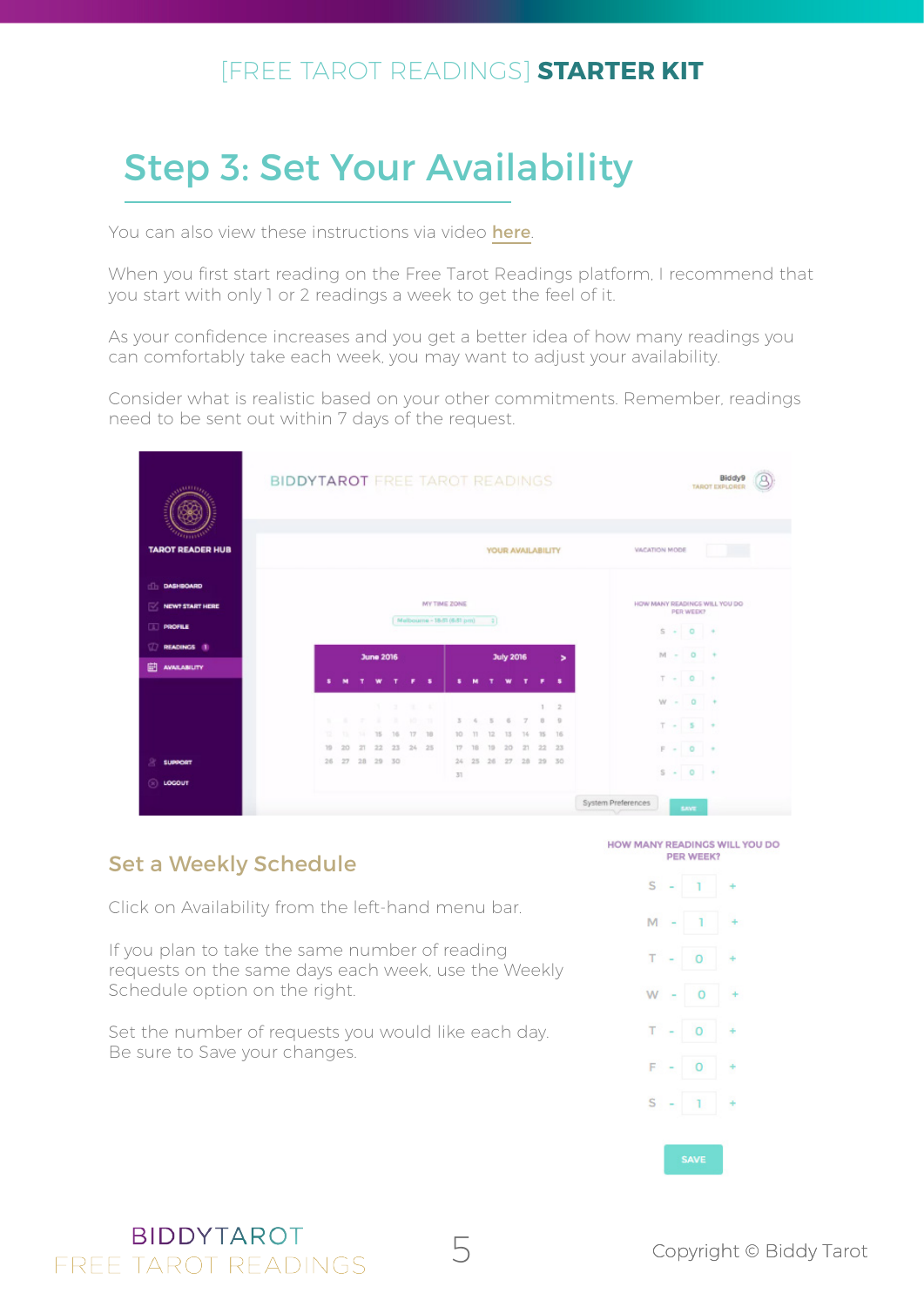### Choose Miscellaneous Days

If you want to choose miscellaneous days to take reading requests, use the Calendar.

Simply click on the chosen day and set the number of requests. Save your changes.

You can use both the Weekly Schedule and the Calendar, and the Calendar will override what is set on the Weekly Schedule.

### Vacation Mode

When you need to take a break and temporarily stop all incoming reading requests, use the Vacation Mode button. Click Save to save your changes.



MY TIME ZONE Denver - 15:32 (3:32 pm)



#### **VACATION MODE**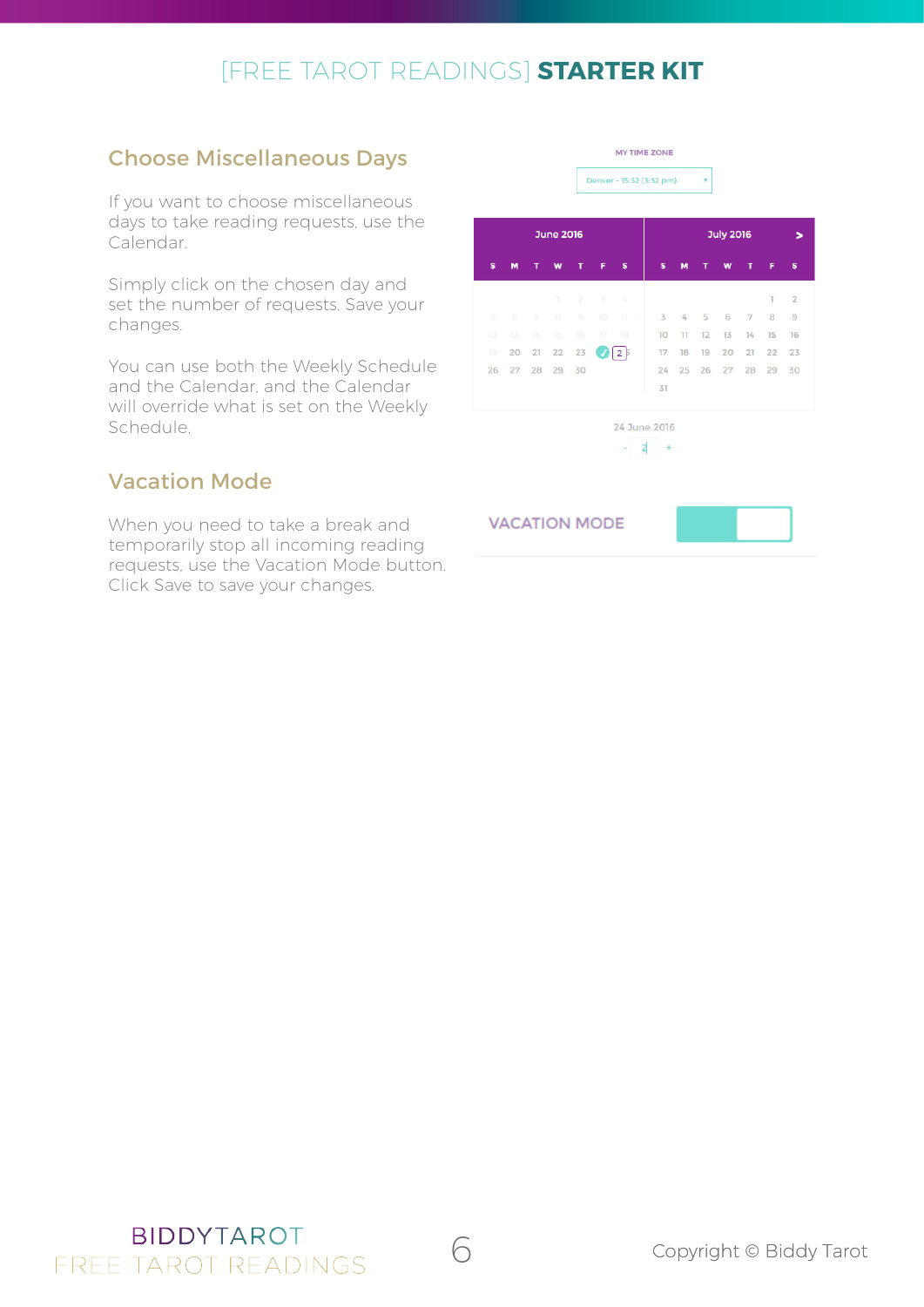### <span id="page-7-0"></span>Step 4: Start Reading!

You can also view these instructions via video [here](http://community.biddytarot.com/ftr-getting-started/).

Once you have successfully set your availability, you are ready to receive new reading requests!

To access reading requests, click on Readings from the left-hand menu.

| <b>ALLEY</b>            | <b>Biddy9</b><br><b>BIDDYTAROT FREE TAROT READINGS</b><br><b>TAROT EXPLORER</b><br>NEW REQUESTS <b>O</b> IN PROGRESS<br>ARCHIVED READINGS<br>AWAITING FEEDBACK |
|-------------------------|----------------------------------------------------------------------------------------------------------------------------------------------------------------|
| <b>TAROT READER HUB</b> | <b>READING STATUS</b>                                                                                                                                          |
| DASHBOARD<br>ďb         |                                                                                                                                                                |
| NEW? START HERE         | k<br>Tell me about my life<br>Brigit<br>e.<br>3un 16                                                                                                           |
| <b>PROFILE</b>          | American Samoa<br>91 Add Media<br><b>Virgical</b>                                                                                                              |
| <b>7 READINGS 2</b>     | Female<br>Due In 23-June-16<br>Born In June 25, 1998                                                                                                           |
| <b>AVAILABILITY</b>     | D.                                                                                                                                                             |
| <b>SUPPORT</b>          | <b>SEND MESSAGE</b><br><b>SEND READING</b>                                                                                                                     |
| LOCOUT                  |                                                                                                                                                                |

In the Readings View, you will see 4 tabs:

- $\triangleright$  **New Requests** New reading requests that you have not yet responded to
- $\triangleright$  In Progress Reading requests that have not been completed but you are in communication with the Customer
- $\triangleright$  **Awaiting Feedback** Reading requests that have been completed but are awaiting feedback from the Customer
- $\triangleright$  **Archived Readings** Completed reading requests with feedback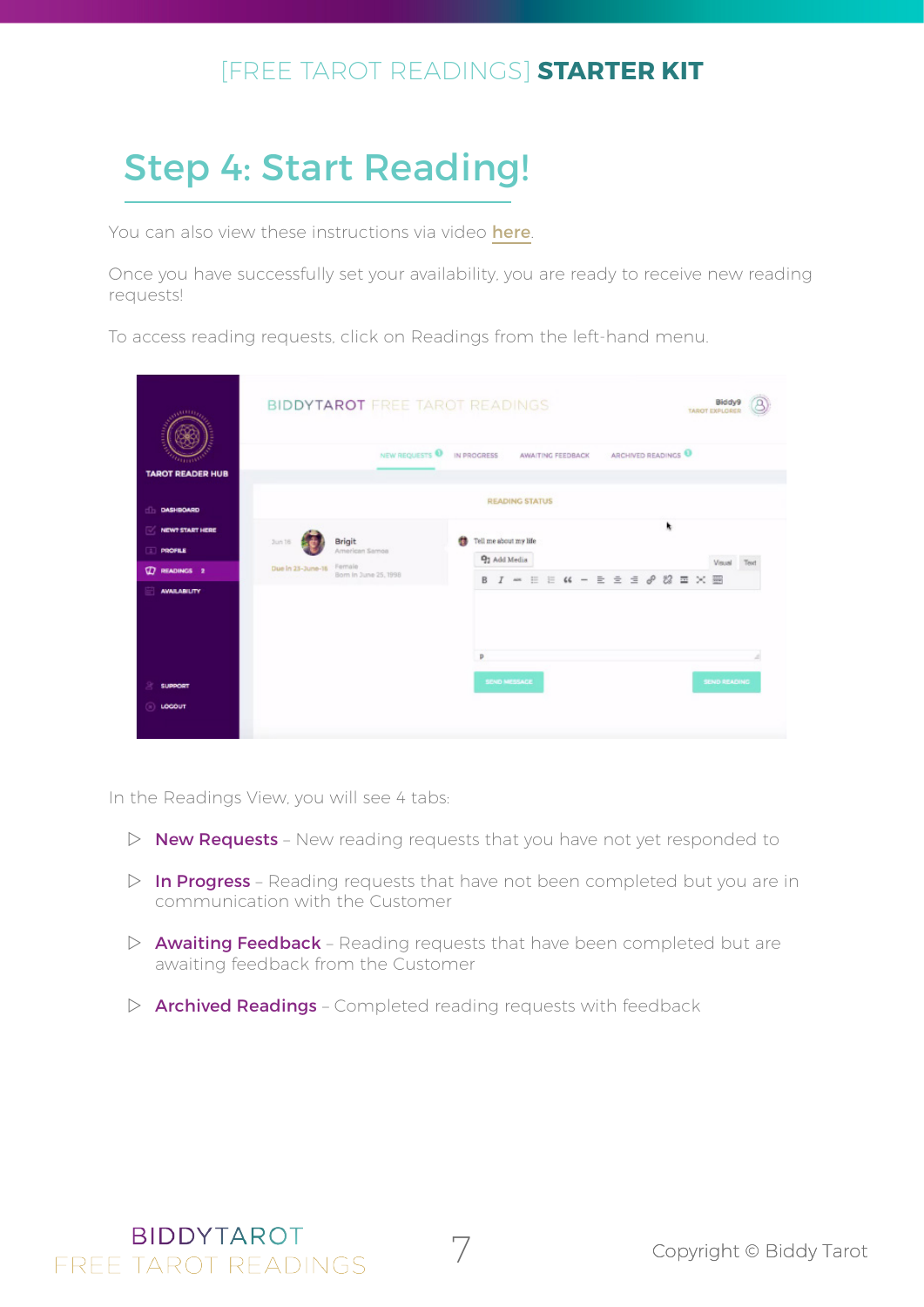#### How to Respond to a New Reading Request

Click on the New Requests tab to view any new reading requests allocated to you.

On the left-hand side, you will see the date the reading was requested and when the reading is due. You will also see the name, location, gender, birth date and photo of your Customer (if they uploaded one).

On the right-hand side, you will see the message box where you can communicate with your Customer.

#### Communicating with the Customer Before Completing the Reading

If you wish to ask your Customer a question or send a message before conducting the reading, type into the text box and hit **Send Message** (you will not be provided with the Customer's email address).

The message and reading request will now appear under the tab, In Progress.

You can continue to communicate this way until you have completed the Tarot reading.

Your Customer will receive an email notification when you message them. And you will receive an email notification when your Customer messages you. You will then need to log in to the Readers Hub to view the message.

#### Completing the Tarot Reading

If you are ready to send your Tarot reading, type your Tarot reading directly into text box or you can prepare the reading in a Word doc or elsewhere and copy and paste it.

You can add an image of your Tarot reading by clicking Add Media and uploading the image. Alternatively, you can use **<http://tinypic.com/>** to upload a picture and insert the URL into the message.

You can also prepare the reading as a separate document (e.g. a PDF) and attach it to the message using the Add Media button (remember to add a short note in the message box to let them know to open the attachment).

When you send the Tarot reading, click **Send Reading**.

The message and reading request will now appear under the tab, Awaiting Feedback.

Your Customer will receive an email notification when the Tarot reading has been emailed to them. They will need to log in to the Readers Hub to view the message and reading.



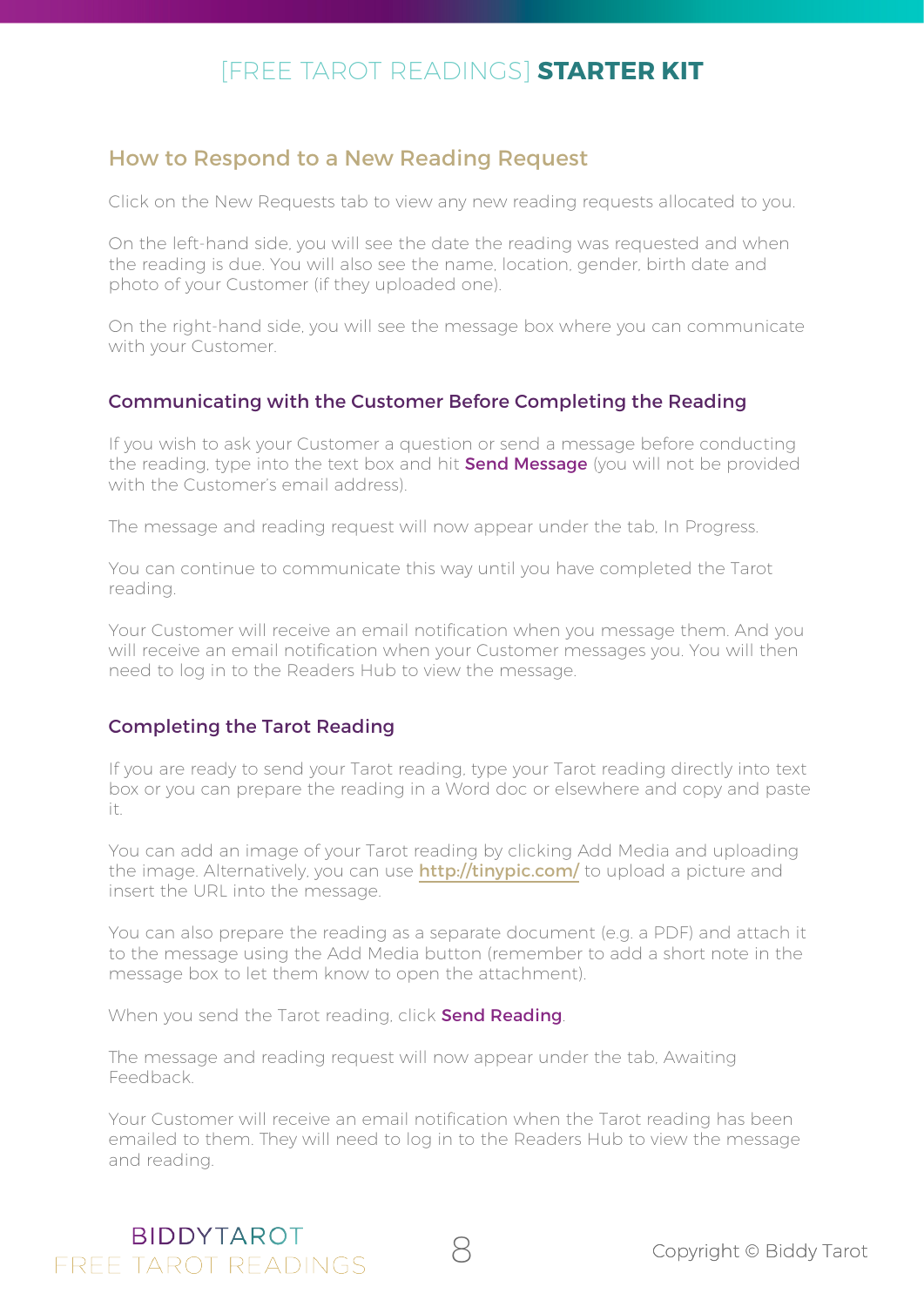#### How to Request Feedback

You can request feedback from your Customer by finding the reading under Awaiting Feedback and clicking on "Request Feedback". Your Customer will receive an email notification asking them to log in to the Reader Hub and provide feedback.

Customers will be invited to give a star rating out of 5 (1 = poor; 5 = excellent) and provide a written testimonial or comments about the reading. Star ratings and written feedback are for your eyes only. It will not appear to the public.

Once the Customer provides feedback, the request will appear under the tab, Archived Readings.

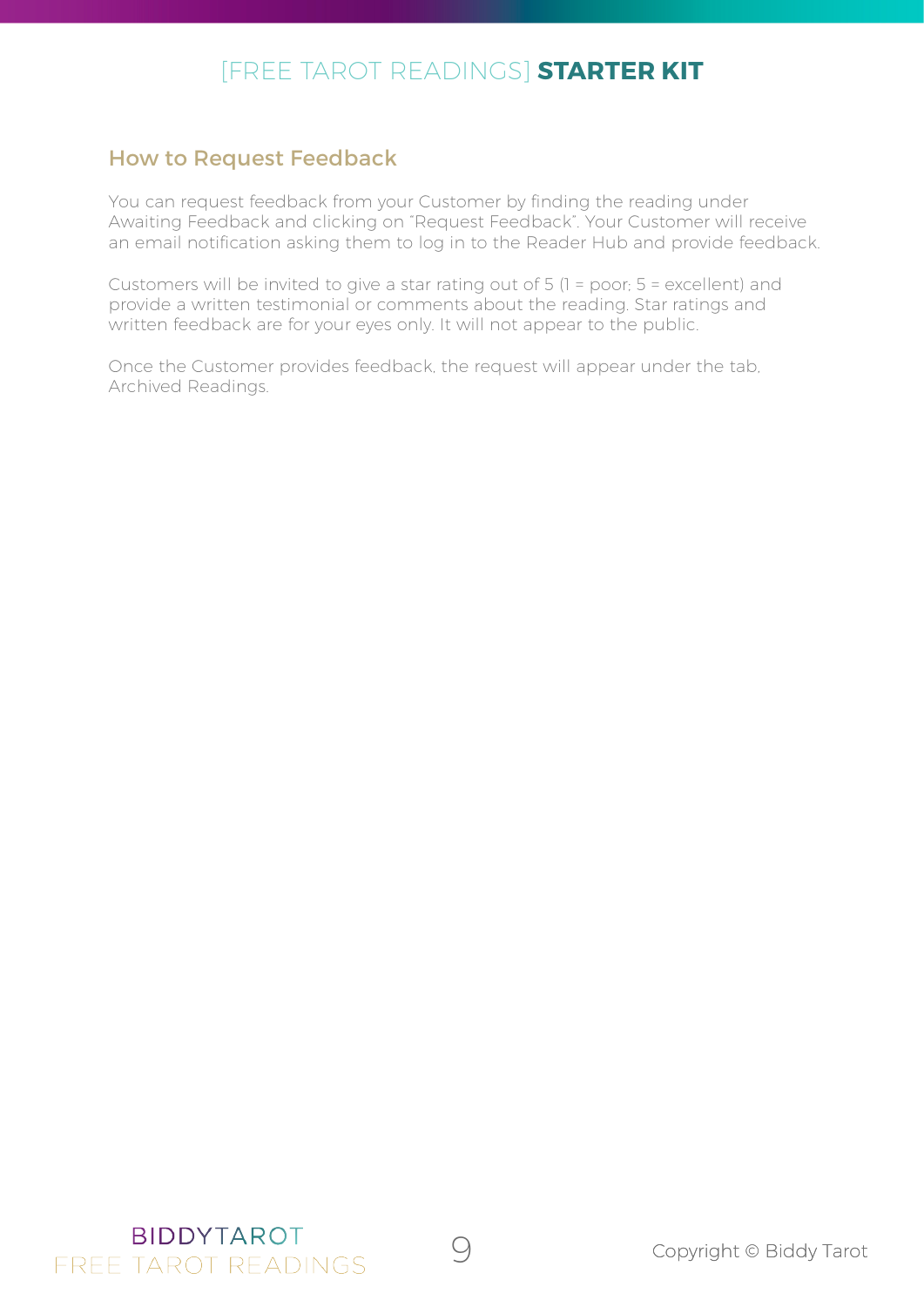## <span id="page-10-0"></span>FREQUENTLY ASKED QUESTIONS

### What support do I get as a Free Tarot Reader?

For all Tarot-related questions, post in the [Free Tarot Readings Forum](http://community.biddytarot.com/forums/forum/free-tarot-readings/) and draw on the knowledge and experience of the Biddy Tarot Community to support you.

If you have a technical or administrative question, **contact the Biddy Tarot team** [here](http://community.biddytarot.com/help/) or [view the FTR Getting Started Videos here](http://community.biddytarot.com/ftr-getting-started/).

And to develop your Tarot reading skills, access the **[Biddy Tarot Community here](http://community.biddytarot.com/)** or learn more about the **[Biddy Tarot programs here](http://www.biddytarot.com/courses/).** 

### How many readings do I need to do each week?

You decide! It's good to start out with a modest number of readings, especially as you find your feet. As you get into the swing of things, you may want to take on more readings. Just don't overdo it. And if you ever need a break, go into your dashboard and set your availability to zero or Vacation Mode while you re-energise.

### How long do my readings have to be?

You decide that too! I recommend sticking to simple readings with 1-5 cards, rather than more complex readings.

However, if you are keen to practice your skills and want to do 10+ card readings, go right ahead. Just make sure you're managing your energy and not getting overwhelmed.



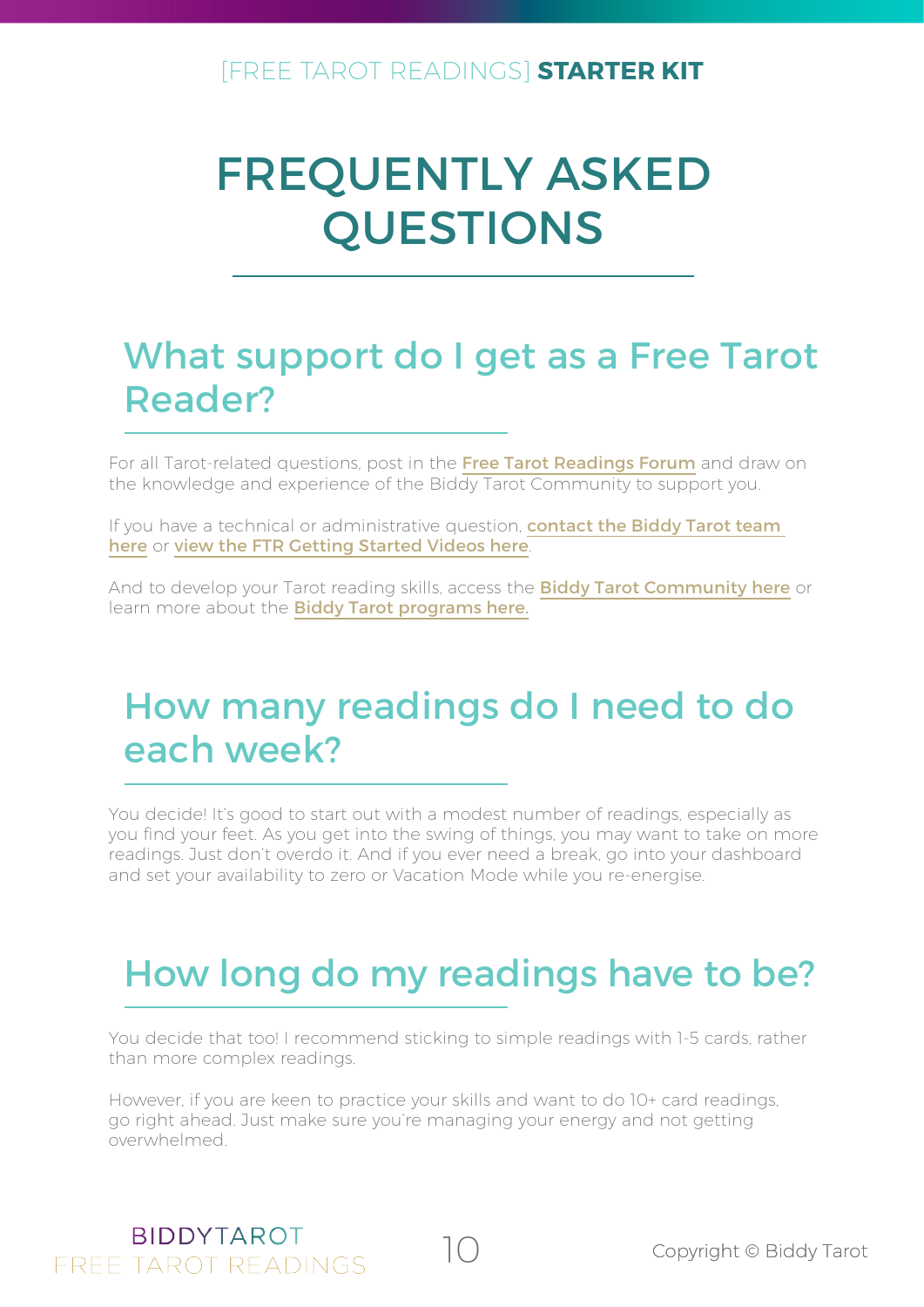### <span id="page-11-0"></span>What if I don't want to read on the FTR anymore?

First, be sure to complete all requests that have been allocated to you. To deactivate your FTR profile, simple set your Availability to zero or select Vacation Mode. Your profile will not show to the public.

### Can I still read for the FTR if I am not a Community member?

To be eligible to read for the Free Tarot Readings, you need to be an active Biddy Tarot Community member. If you choose to cancel your membership, you will also lose access to the Free Tarot Readings hub as a Reader.

### How do I request a free Tarot reading?

As an active Community member, you have two options:

1. You can offer a reading exchange in the Forums here: **[http://community.](http://community.biddytarot.com/forums/forum/tarot-reading-exchange/)** biddytarot.com/forums/forum/tarot-reading-exchange<sup>7</sup>. Typically, you'll need to offer a free reading in exchange for a reading.

2. You can request a free Tarot reading here: [http://community.biddytarot.com/free](http://community.biddytarot.com/free-tarot-readings/)[tarot-readings/](http://community.biddytarot.com/free-tarot-readings/). You'll need to log out of the Community first, and then register with a different email address before being able to request a reading.

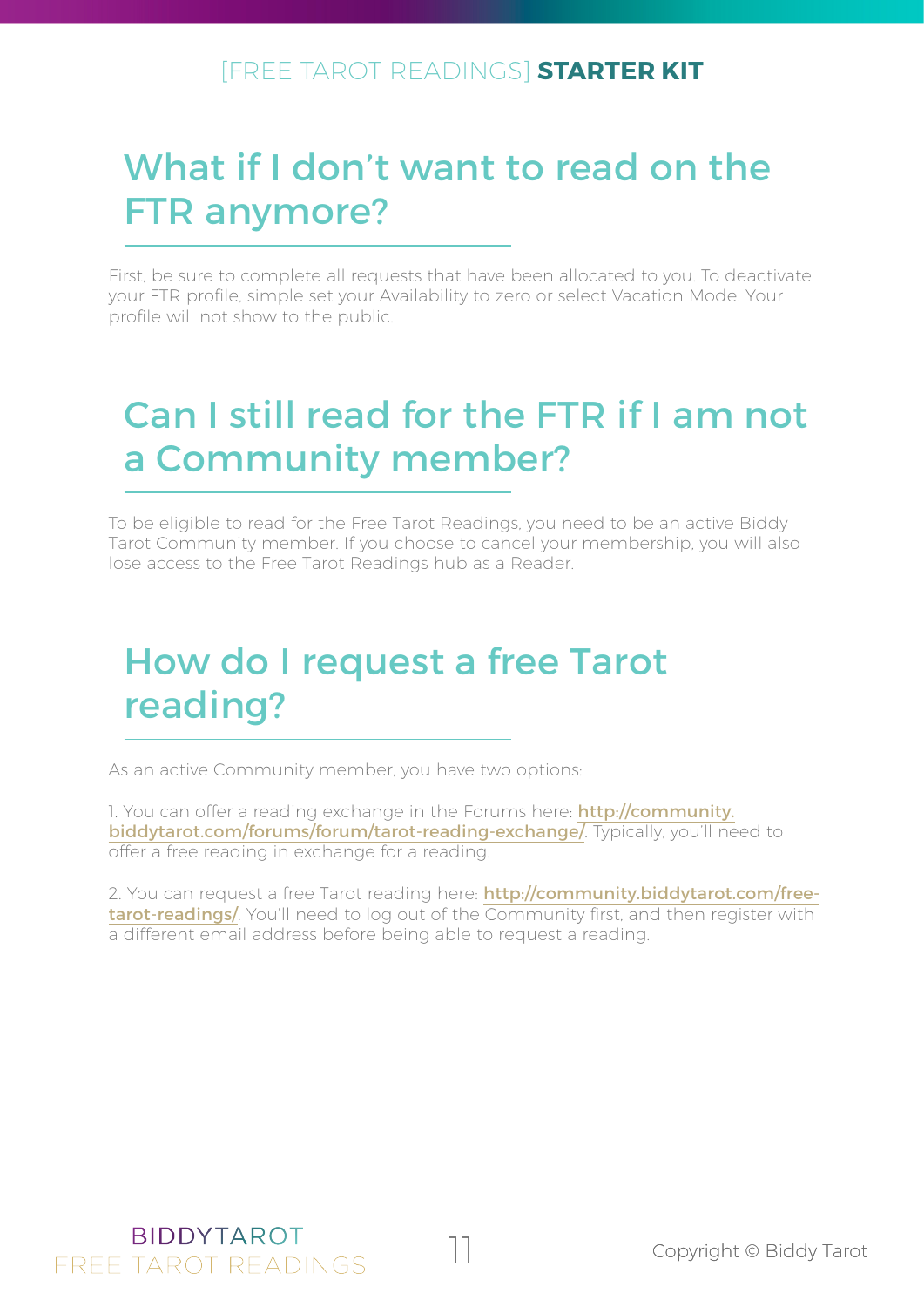## NEED HELP?

<span id="page-12-0"></span>We want to make your experience of the Free Tarot Readings as easy as possible. Here are a number of different ways you can get the support you need:

### Free Tarot Readings Forum

Be sure to subscribe to the [Free Tarot Readings Forum](http://community.biddytarot.com/forums/forum/free-tarot-readings/). You can post your questions, comments and ideas here and your colleagues will be able to help! The Biddy team also checks in regularly on this forum.

### Tarot Reading Resources

There are a ton of [Resources](http://community.biddytarot.com/resources/) in the Community to help you with your free Tarot Readings, like the [25 Easy 3 Card Spreads pdf](http://community.biddytarot.com/resources/downloads/3055/) and the [Tarot 101 video course.](http://community.biddytarot.com/tarot-101/) Be sure to check out all of the Resources available to you as a Community member.

### General Help

The Biddy team can help you manage your profile or deal with any technical issues or questions. You can get in touch with us from the **[Contact and FAQ page](http://community.biddytarot.com/help/)**, and you might find the answer to your question right away.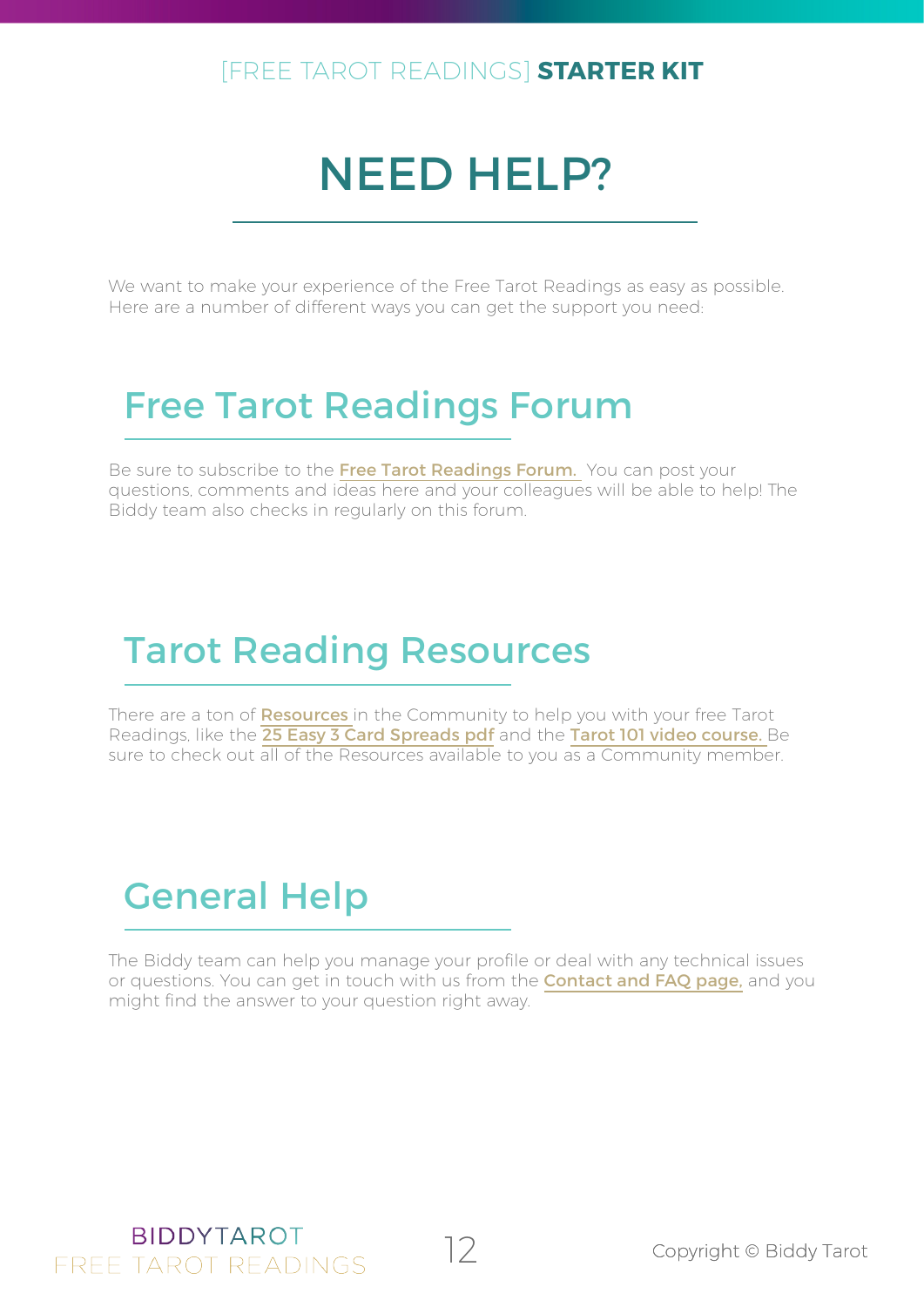## <span id="page-13-0"></span>TAROT READING TEMPLATES

Here are a few Tarot reading templates to make your life easier. You don't have to use them word-for-word – they are there just if you need them!

### Response to a New Reading Request

Hello,

Thank-you for requesting a free Tarot reading with me.

I am confirming that I have received your request and look forward to reading for you within 7 days.

Warm regards,

[your name]

### Tarot Reading

Hello,

Thank-you for requesting a free Tarot reading with me.

Before I begin, I would like to share with you how I believe the Tarot can help… [insert a paragraph on your philosophy about what the Tarot can / can't do]

Now, let's turn to your Tarot reading. You have asked [insert question]

I created a personalised Tarot spread based on your question and situation. Then, concentrating carefully on your situation and channelling your energy, I shuffled and then laid out the Tarot cards and this is what they told me.

[Insert the layout and cards drawn]

[Insert Tarot reading]

I hope this reading has helped you and has provided the insight you need.

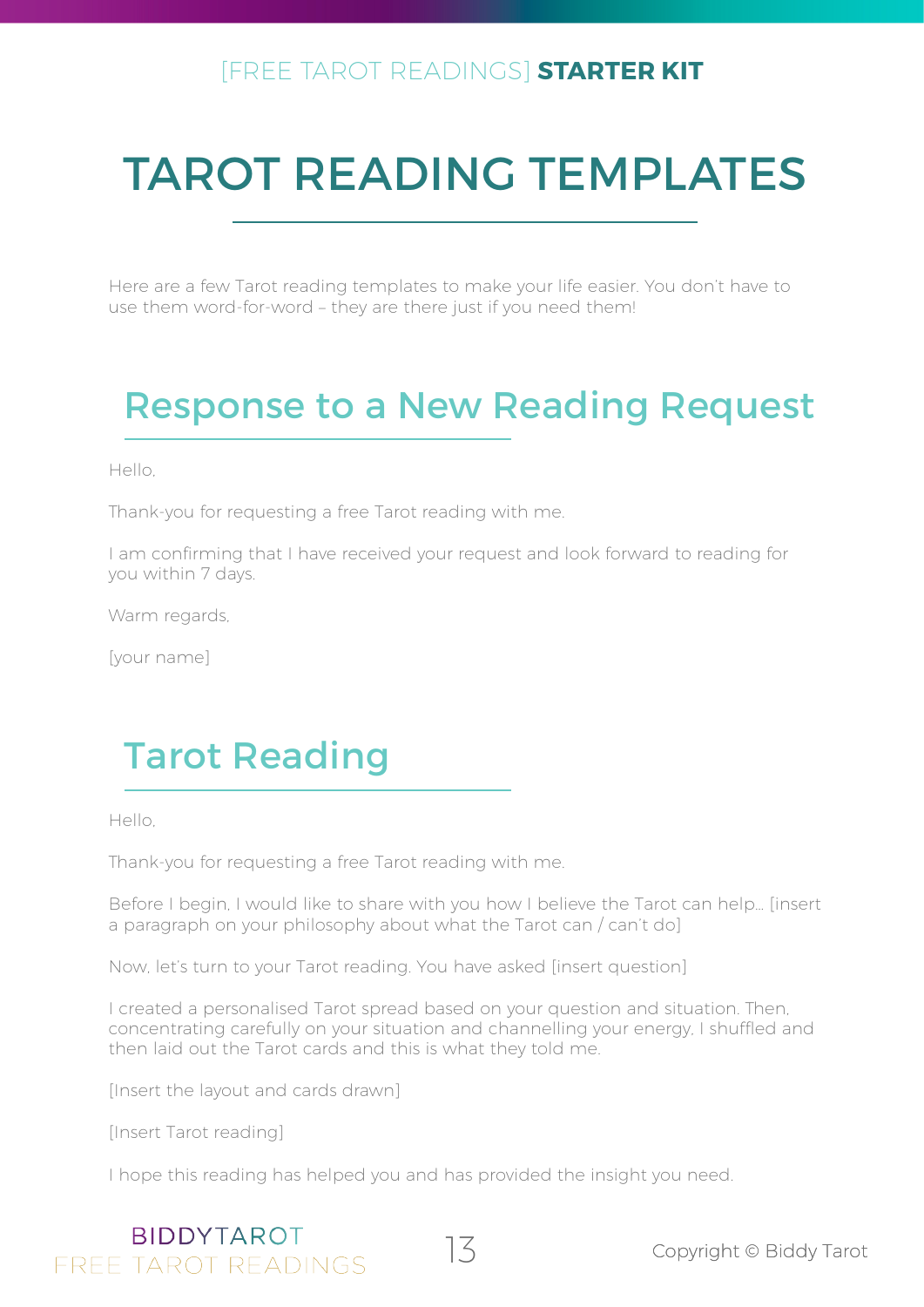<span id="page-14-0"></span>And thanks again for the opportunity to read for you. In exchange for the time and energy I have invested in your free reading, please provide your feedback on the reading. Specifically, I would like to know how the reading has helped you and how I can continually improve my Tarot reading skills.

If you have any questions or require clarification about any of the cards drawn here, please message me.

Warm regards.

[Your name]

### Follow-Up Request for Feedback

#### NOTE: Use this if you haven't heard from your Customer after a week.

Hello,

I am following up to check that you have received the free Tarot reading I prepared for you a week ago.

In return for the energy and time I have invested in your free reading, I would appreciate your detailed and constructive feedback. What did you find most helpful about the reading I prepared for you? What could I do to improve?

Thanks,

[Your name]

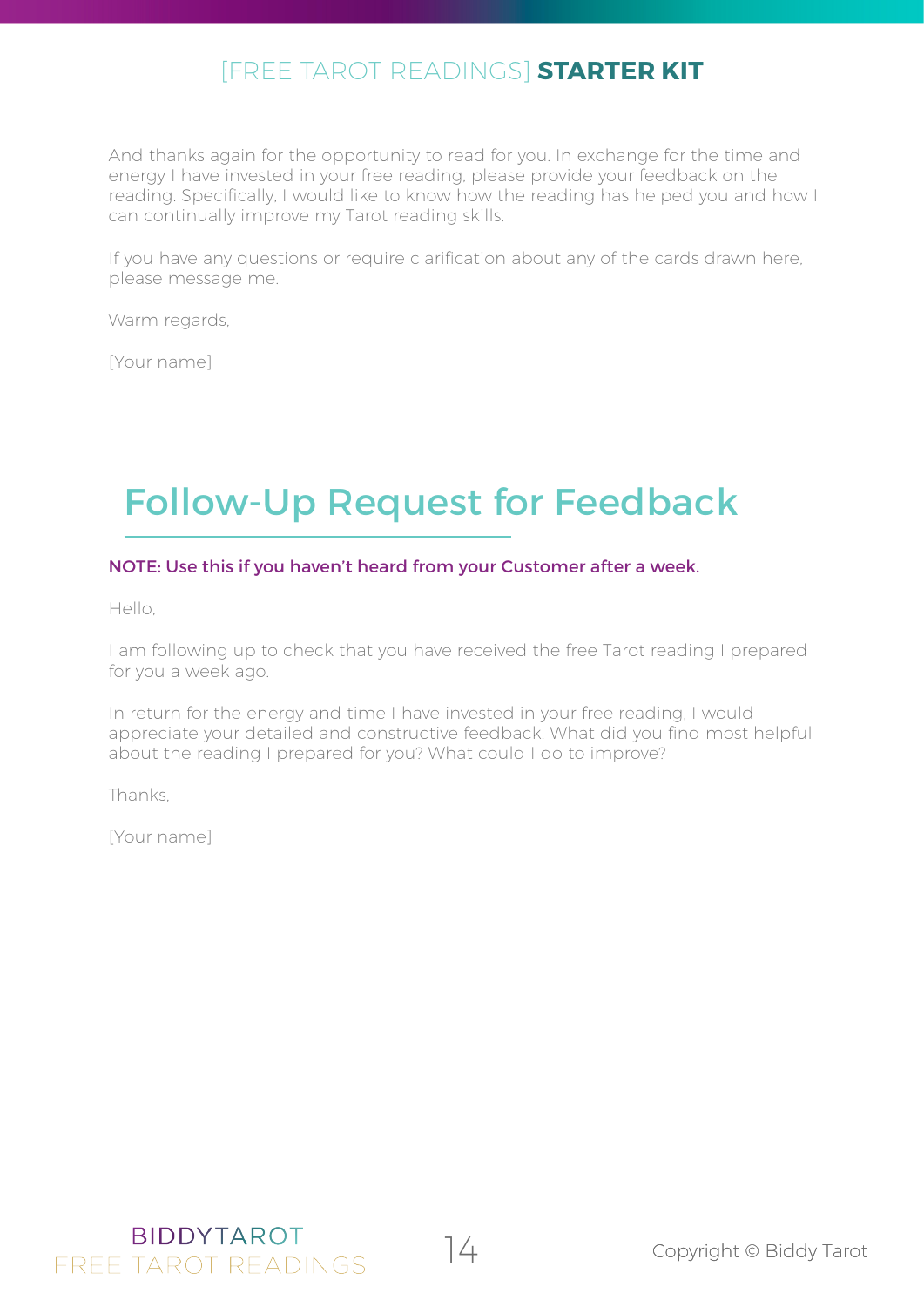## <span id="page-15-0"></span>HOW TO RECEIVE CONSTRUCTIVE FEEDBACK

One of the main reasons you probably decided to join the FTR was to get constructive feedback in exchange for your time and energy in your Tarot readings. So, make sure you take a few key steps to ensure you get that feedback each time from your free reading Customers.

### How Customers Can Give You Feedback

Customers log into the website to access their reading, and they provide feedback there via the message box. They also provide a rating of up to 5 stars.

### How to Get Feedback

At the end (or beginning) of your Tarot reading, request feedback. For example, "Thank-you for the opportunity to read for you. In exchange for the time and energy I have invested in your reading, please email me with your thoughts and feedback on the reading. Specifically, I would like to know how the reading has helped you and how I can continually improve my Tarot reading skills."

If your Customer sends you feedback, but it's vague (e.g. "It was good"), ask for more specific feedback about what you did well and what you can improve.

If you do not receive feedback, send another message a week or a month later to follow up on the reading and again, specifically request feedback.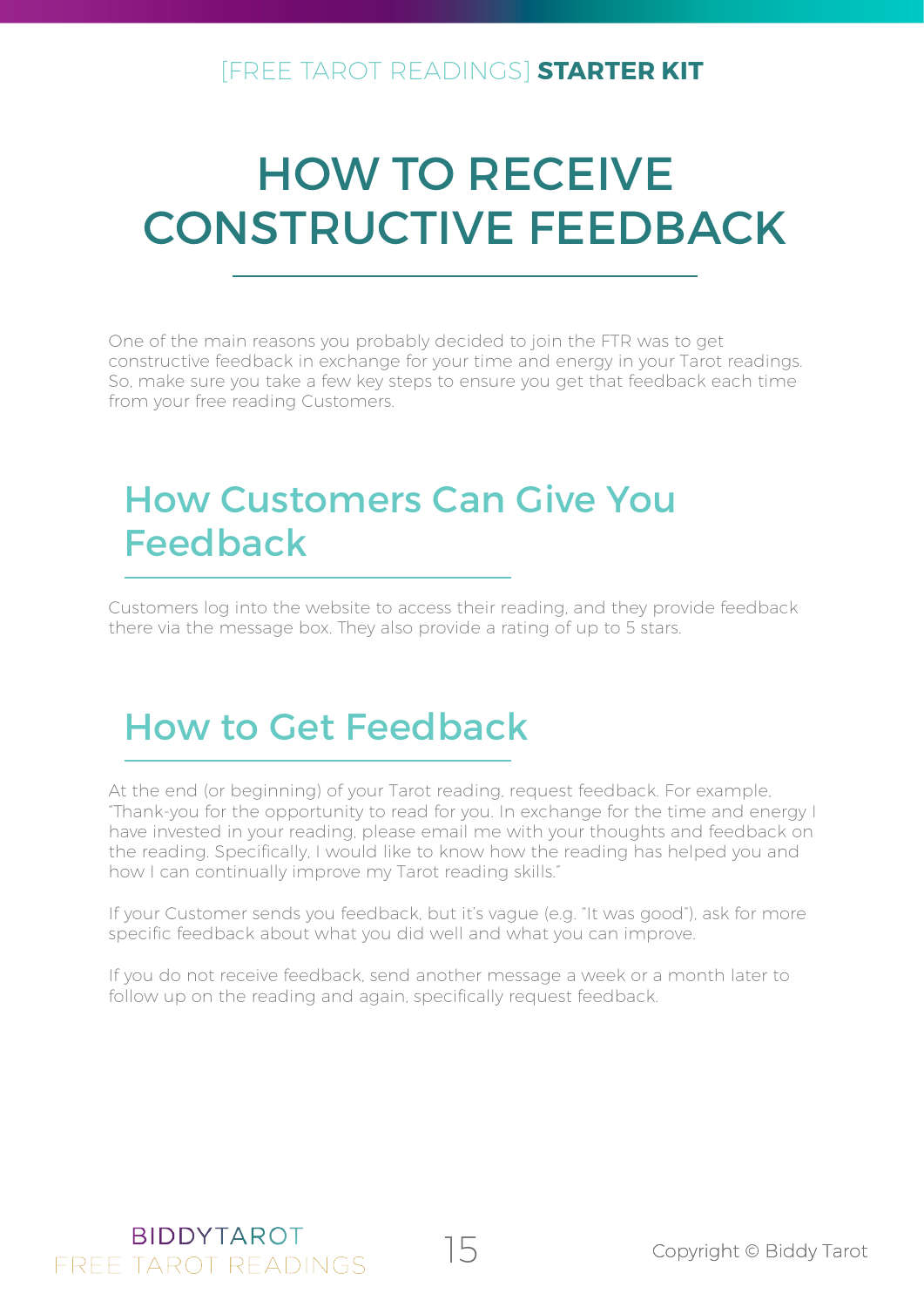### <span id="page-16-0"></span>Dealing with Negative Feedback

Let's be honest. There are times when you are going to get negative feedback. It happens to all of us.

On the one hand, you might get a Customer who just doesn't connect with your reading. If this is the case, there are a couple of things you can do:

- $\triangleright$  Offer to clarify any part of the reading that the Customer doesn't understand.
- $\triangleright$  Ask for more detail about the situation to elaborate further on the cards you have drawn.
- $\triangleright$  Suggest that the Customer comes back to the reading in a week or a month to see if the message resonates.

It's really important not to get on the defensive and say, "The cards never lie!!" Sure, that might be true, but sometimes we misinterpret them or get steered a little offcourse.

On the other hand, you may find yourself with a very negative, aggressive, or even down-right nasty Customer who tells you that you're completely wrong and you're a terrible Tarot reader. My heart goes out to you! It really does. You have invested your free time into this Tarot reading and unfortunately your Customer has responded in a way that shows disrespect for your generosity.

I suggest saying something like, "I'm disappointed to hear that the reading did not resonate with you. Is there anything in the reading that I can clarify for you?" Thank them for their feedback and then press Send and Delete. Resist the temptation to get into a too-and-fro about how hard you worked on their reading and how much you're trying to learn. There's no point.

Clear the negative energy by taking a shower, a break, burning a smudge stick, going for a walk, etc. Then move on. Dig up the reading where your Customer gave you glowing feedback, and you'll feel good again.

At the end of the day, you need to decide what feedback you're going to take on board and what you are going to shrug off. Whilst you need to be open to receiving feedback, good and bad, not all of it is going to be helpful. So, take that most helpful parts of the feedback and then move on.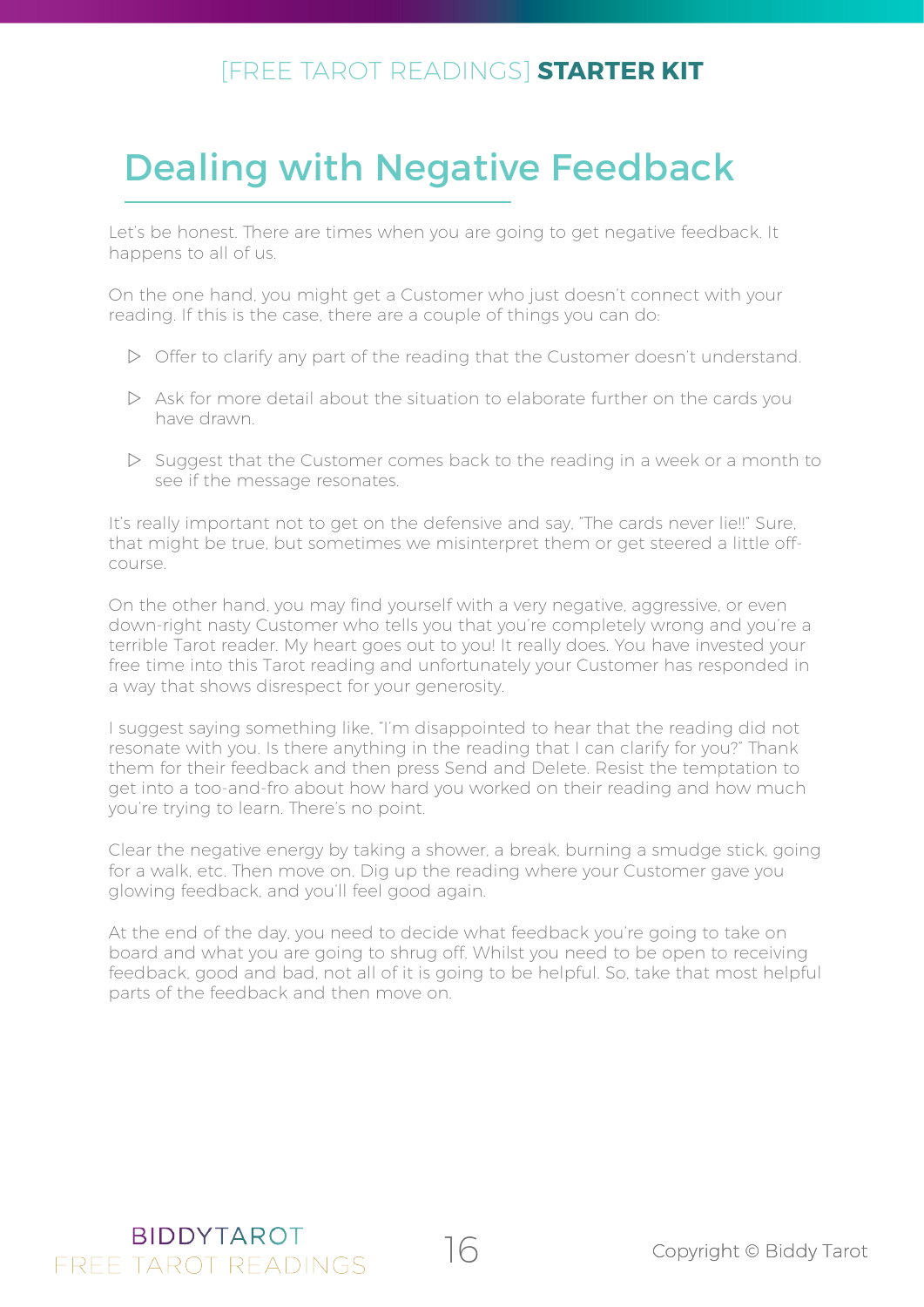## <span id="page-17-0"></span>DEALING WITH DIFFICULT **CUSTOMERS**

Difficult Customers. We've all had them. Whether it's the Customer who won't give away any clues, or the Customer who keeps coming back with the same question over and over again.

They seem to sap our energy and leave us feeling down and depleted.

But it doesn't have to be that way. In fact, there are some very positive ways to deal with difficult Customers, without having to run and hide every time you see their email come through or their phone number come up.

Today, I expose six difficult Customer types and how you can go about dealing with these Customers in a constructive way. I'll also show you how you can be on the front foot and avoid difficult Customers altogether… without having to shut up shop!



### The "Not Possible" Customer

Reader: "From what I'm seeing here, the relationship is well and truly over."

Customer: "Nope. Not possible. He loves me."

Reader: "I understand you're hurting right now, but the Ten of Swords is showing me that this relationship has come to an end."

Customer: "You've got it all wrong. He loves me and we're going to be together. I don't care what you say."

Hmm.

And you're secretly thinking, "Then why the hell did you just pay \$50 for a reading?!"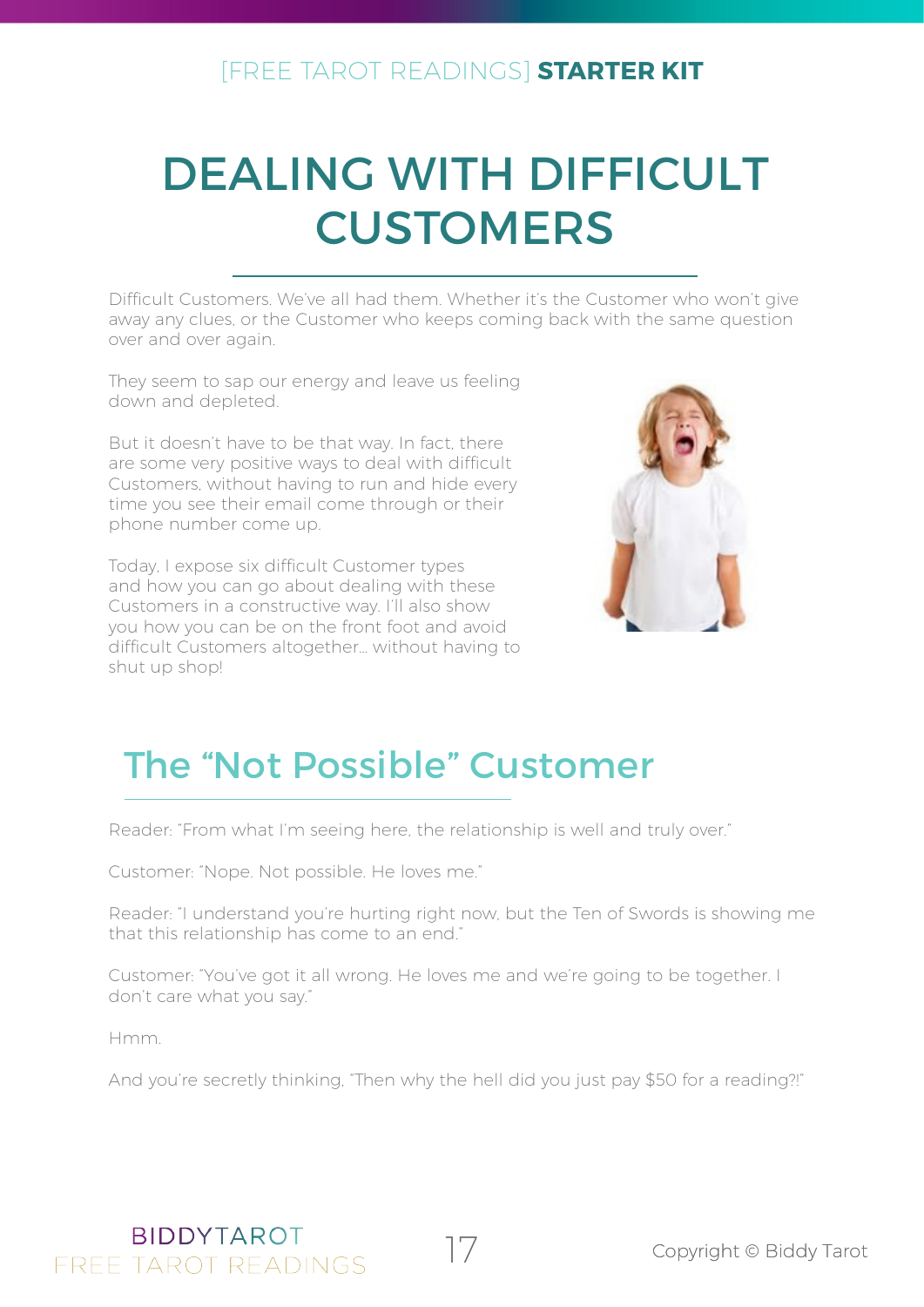### <span id="page-18-0"></span>My Advice for Dealing with this Type of Customer…

No amount of reasoning is going to change this Customer's thinking. She has a very clear idea in her head about what's happening and if anyone offers something different to that, it will fall on deaf ears.

You may be best to say, "It sounds like you already have a pretty good feel for the situation, and you already have the answers you need, just by listening to your gut. Shall we move on to another topic?"

### The Skeptic

Reader: "What would you like to know?"

Customer: "You tell me. You're the psychic."

This is a little like walking into the doctor's surgery and saying, "Right doc, tell me what's wrong with me." No details about where it hurts or that the other day you blacked out and hit your head. No. Instead, what you're asking the doctor to do is to spend the first 50 minutes of your hour-long appointment running diagnostics until she can find the source of the issue. It's a complete waste of time and resources. You just wouldn't do it. And nor would the doctor stand for it.

#### My Advice…

Ask your Customer to focus in on one area that's important to them. What keeps them up at night? What are they most uncertain about right now? Then focus the reading on that.

If your Customer still isn't giving anything away, suggest that you could spend the majority of your session together trying to isolate key concerns, but that this probably wouldn't tell them anything they don't know. What's going to be of more value is if you can identify a key concern upfront and then spend the rest of the session delving deeper into what the Customer really needs to know and how they can manifest the best outcomes.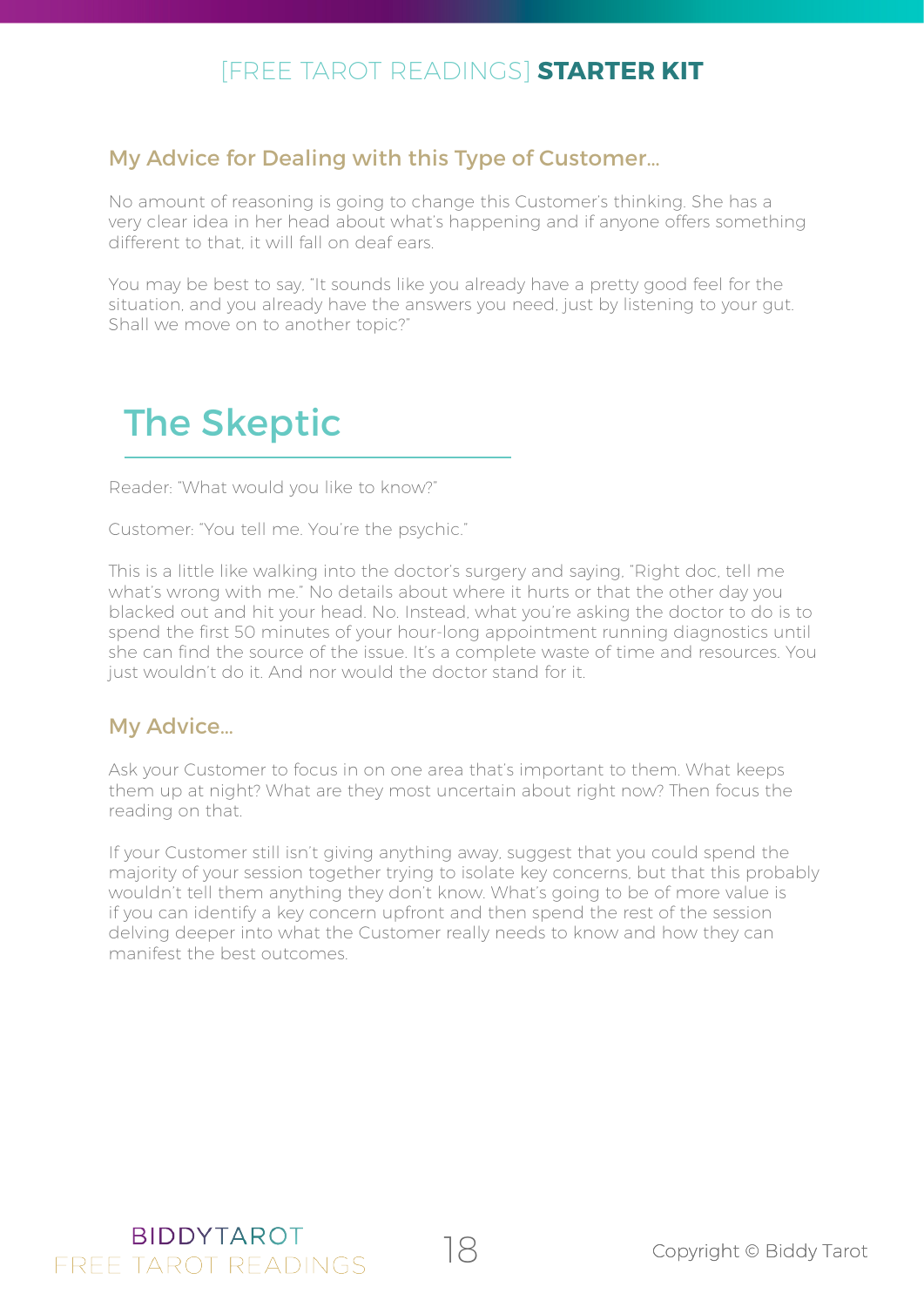### <span id="page-19-0"></span>The "Eeyore" Customer

Reader: "I suspect it will be a challenging few months ahead for finding work. But what the Two of Wands suggests is that it may be time to step outside your comfort zone. How about applying for work in a new city?"

Customer: "That'd never work."

Reader: "OK, how about applying for roles in a different industry?"

Customer: "No way. They'd never hire me."

Reader: "Ah, let's draw another advice card. OK, how about asking your friends if they know of any vacant roles (Three of Cups)?

Customer: "I could never ask my friends for work."

You could try to convince this Customer until you're blue in the face that there are many opportunities available, but no matter how much of a positive spin you put on things, they're not listening.

#### My Advice…

Present your Customer with 2 or 3 different options for what they can do to improve their situation. Write them down and give the piece of paper to your Customer. Suggest that they come back to those recommendations in the next 1-2 weeks. They may be more open to the possibilities after some time has passed.

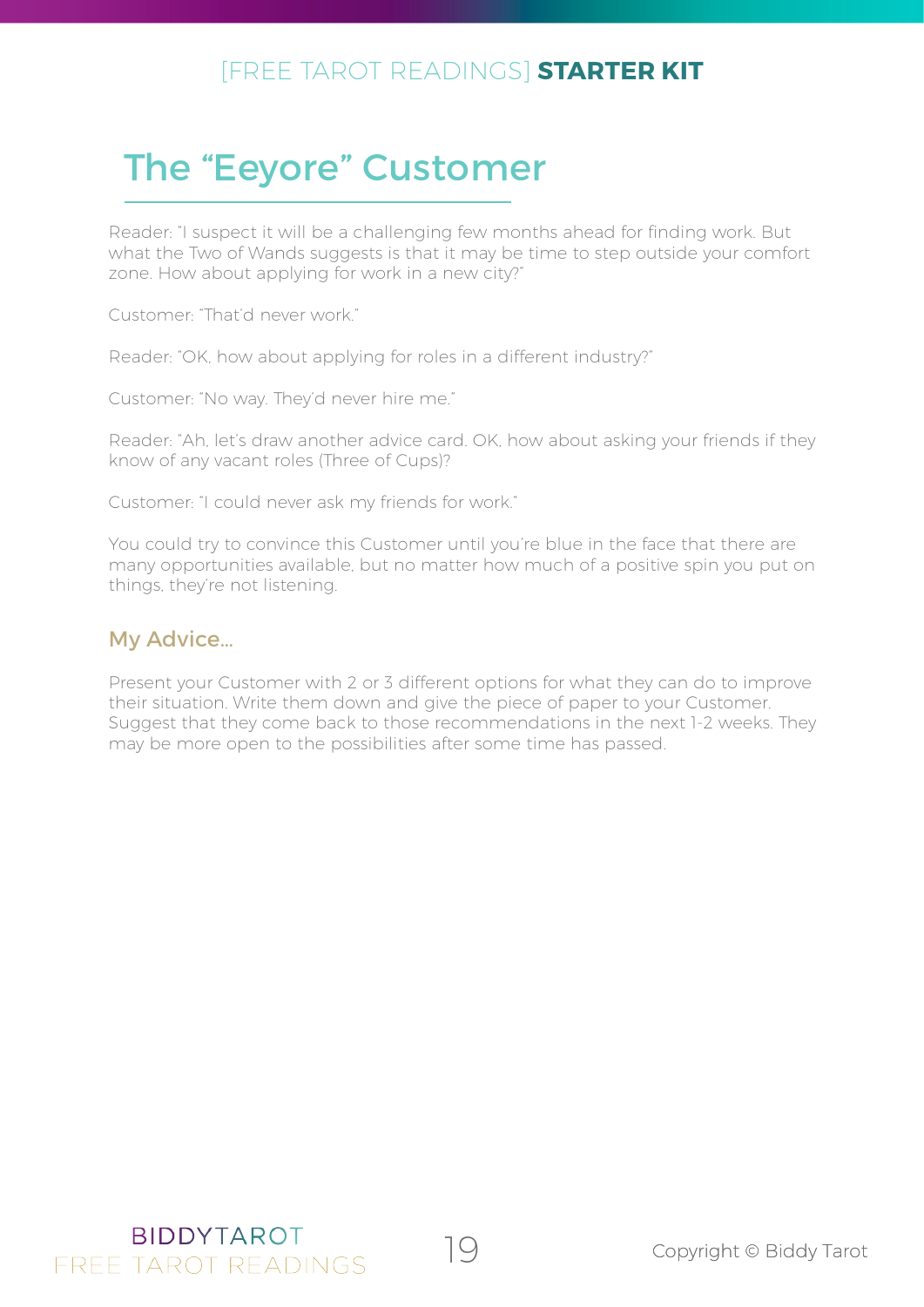### <span id="page-20-0"></span>The Repeat Customer

Customer: "Will I get back with my ex?"

{Three days later}

Customer: "Will I get back with my ex?"

{Two days later}

Customer: "Will I get back with my ex?"

Apparently, a lot can happen in five days.

Reader: "So, this is the third time we're reading on this topic in five days. What has changed so significantly?"

Customer: "Uh, he texted me."

The trouble here is that the Customer is often just 'fishing' for the answer they want, or sweating over the small stuff. The more you offer to read for them, the more you are fuelling the fire.

#### My Advice

Whilst the scrupulous reader will see this as an opportunity to make a quick buck (sad, but true), this is your opportunity to make a lasting (positive and ethical) impression.

Whenever a Customer asks me for a repeated reading, I say, "I don't feel comfortable reading for you on this topic again in such a short period of time. It's not valuable to you and it's not valuable to me, because we'll simply see the same message coming up. I strongly recommend that you give it at least 4-6 weeks or until something significant has changed, before we have another Tarot reading."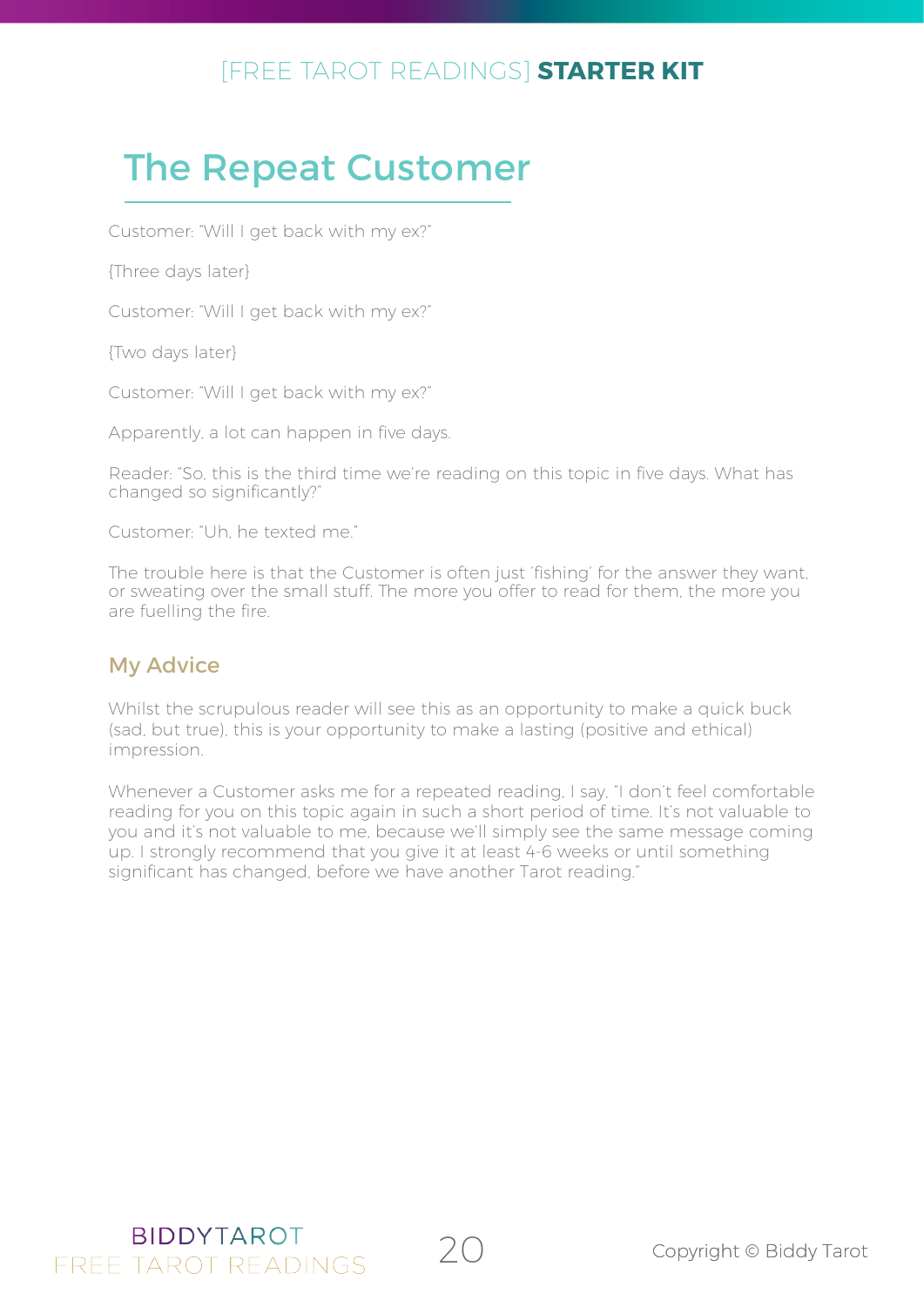### <span id="page-21-0"></span>The "It Ain't Happening" Customer

Customer: "You told me that I would have sold my house by now. Well, I haven't."

This is why I feel very uncomfortable doing purely predictive readings. I am a strong believer that we do not have pre-defined futures and that we can exercise our free will to make decisions that will, in turn, change our futures.

So, in this case, your Customer may have decided not to place the ad in the paper or to engage the real estate agent – all things that would have helped the cause. A lack of action may have led to the outcome being altered.

That's why I prefer to focus on what the Customer can do to achieve their most desired outcome, rather than give a pre-defined picture of what will and won't happen.

#### My Advice…

If you have provided a prediction and it hasn't yet manifested, suggest that the prediction may have a longer timeframe. Oftentimes, readings are 'valid' for 6-12 months. Gently remind your Customer that her decisions can influence the outcomes and if she would like things to move faster, she may need to take more action.

Also, a question to the Tarot cards such as, "What indicators will I see when [desired event] is about to happen?" can be a helpful way of predicting when something will happen, without tying it to an actual date.

### The "It's an Emergency" Customer

Customer: "I need a reading RIGHT NOW."

Reader: "I only take bookings. How about I book you in for when I'm next available in 3 days."

Customer: "What?! You can't see me RIGHT NOW?"

I know there are times when it feels like you need guidance and insight RIGHT NOW. But these are often times when you're feeling highly emotional and scattered. It may be more constructive for your Customer to write down his thoughts and feelings, meditate or talk it over with a friend first. Then, consult a Tarot reader or a professional who can help.



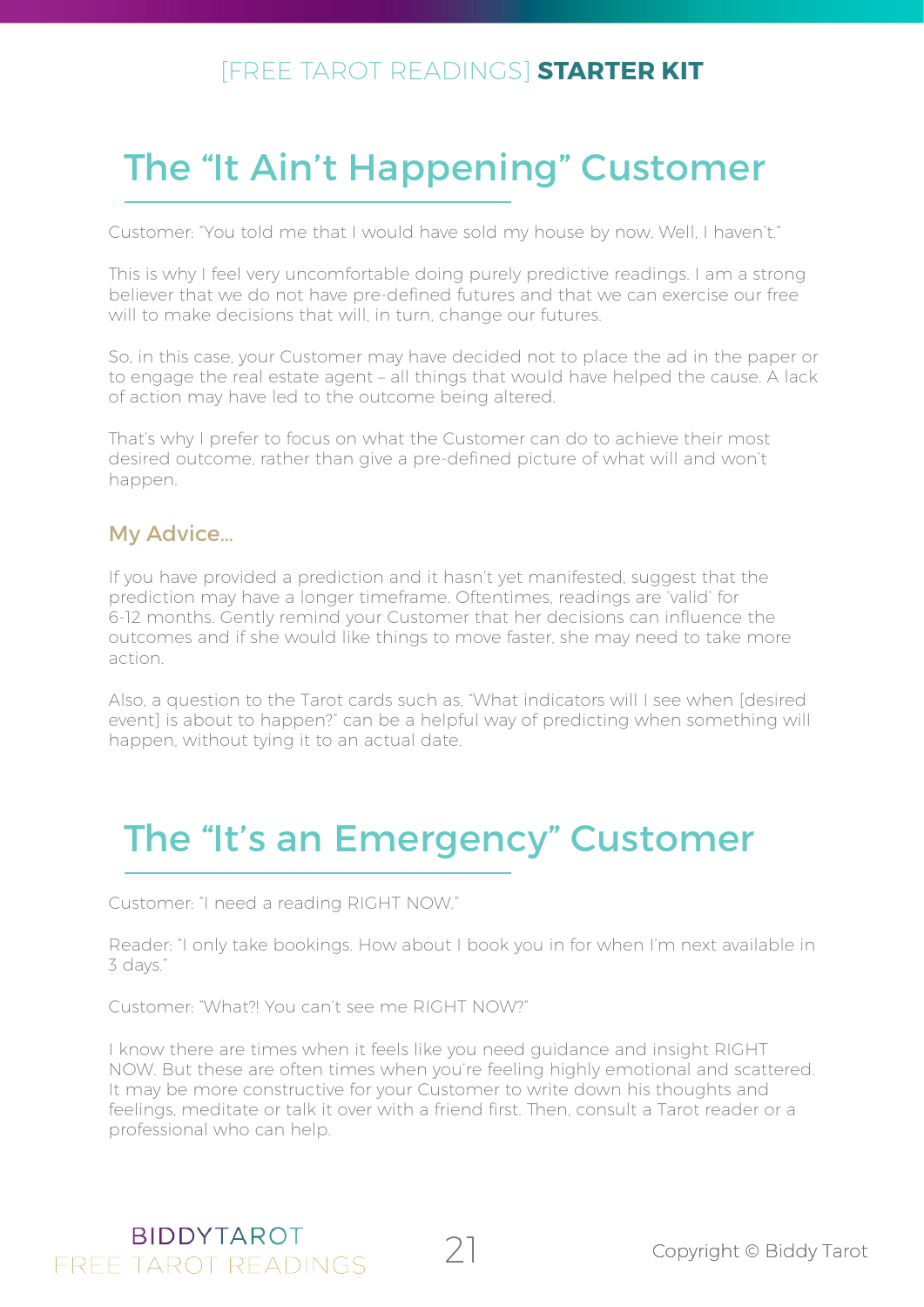#### <span id="page-22-0"></span>My Advice…

You can protect yourself against 'emergency' Tarot readings by simply having a booking system or waiting list. Indicate to your Customer that you're available in x days or weeks and that you'd love to be able to read for them then. If you're sensing they're highly emotional, reconnect a day before the reading to check in on any developments.

### How to Avoid Difficult Customers Altogether

Stop reading Tarot.

Just kidding. It doesn't have to be that drastic. Here are a few tips…

#### Know Your Ideal Customer

One of the first things [I advise newly professional Tarot readers](http://www.biddytarot.com/tarot-business-coaching/) is to identify their ideal Customer. How old are they? What are their interests? What sort of questions do they ask? How do you help them? Do they believe in destiny or do they accept free will and karma? Do they like to be a part of your reading process or do they sit back and listen?

Then, I ask them to think about who they **don't** want to work with. Who's the worst possible type of Customer that would make your life miserable? What sort of questions do they ask? And so on.

Once you know this, revisit all of your marketing communications (website, flyers, profiles, business cards, etc.) and weave this in. You don't have to say, "I like working with these people… I don't like working with these people…" You can be more subtle, but look for ways to introduce the language into your materials. You'll find that soon your Customers self-select and the right ones will come your way.

### Be Clear About Your Reading Style

Similarly, review your communications and ensure that it represents your Tarot reading style. Do you do predictive readings or do you prefer choice-based readings? Do you like to interact with your Customers or do you deliver a reading with minimal input? Are you more of a counsellor or a psychic channeller?

Your Customers will again self-select and you'll find yourself surrounded by the Customers who most value what you have to offer.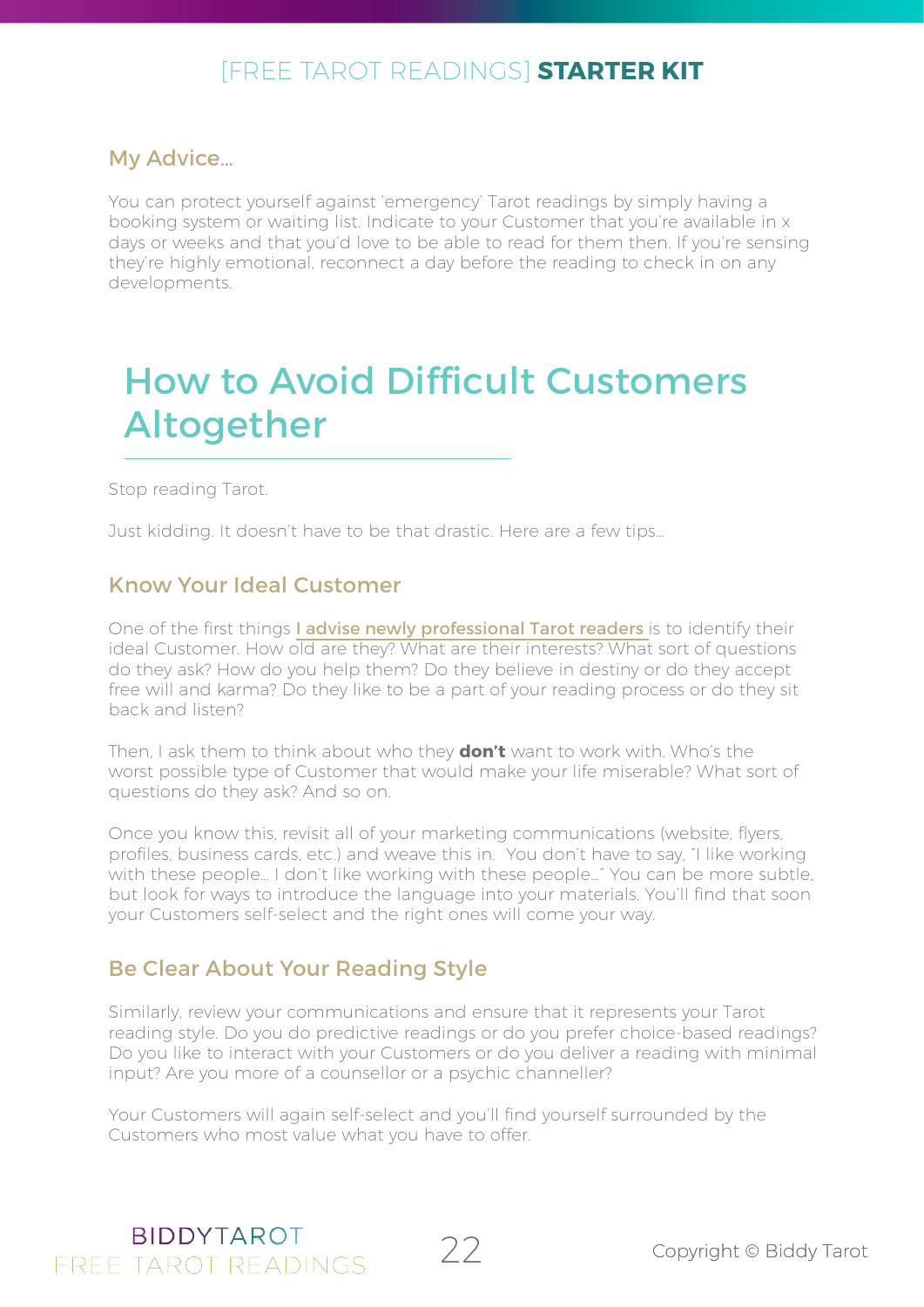#### Set Your Boundaries

Is your Customer just draining you of energy and making feel like utter crap? No matter what you do or say, the whole reading is just heading south? Then call off the reading. Don't be afraid to draw a line in the sand and say, "Look, neither of us are getting any value from this session. Let's call it off."

You have rights, too, and you should never feel bullied or pressured into a reading or Customer interaction that is not respecting your personal needs.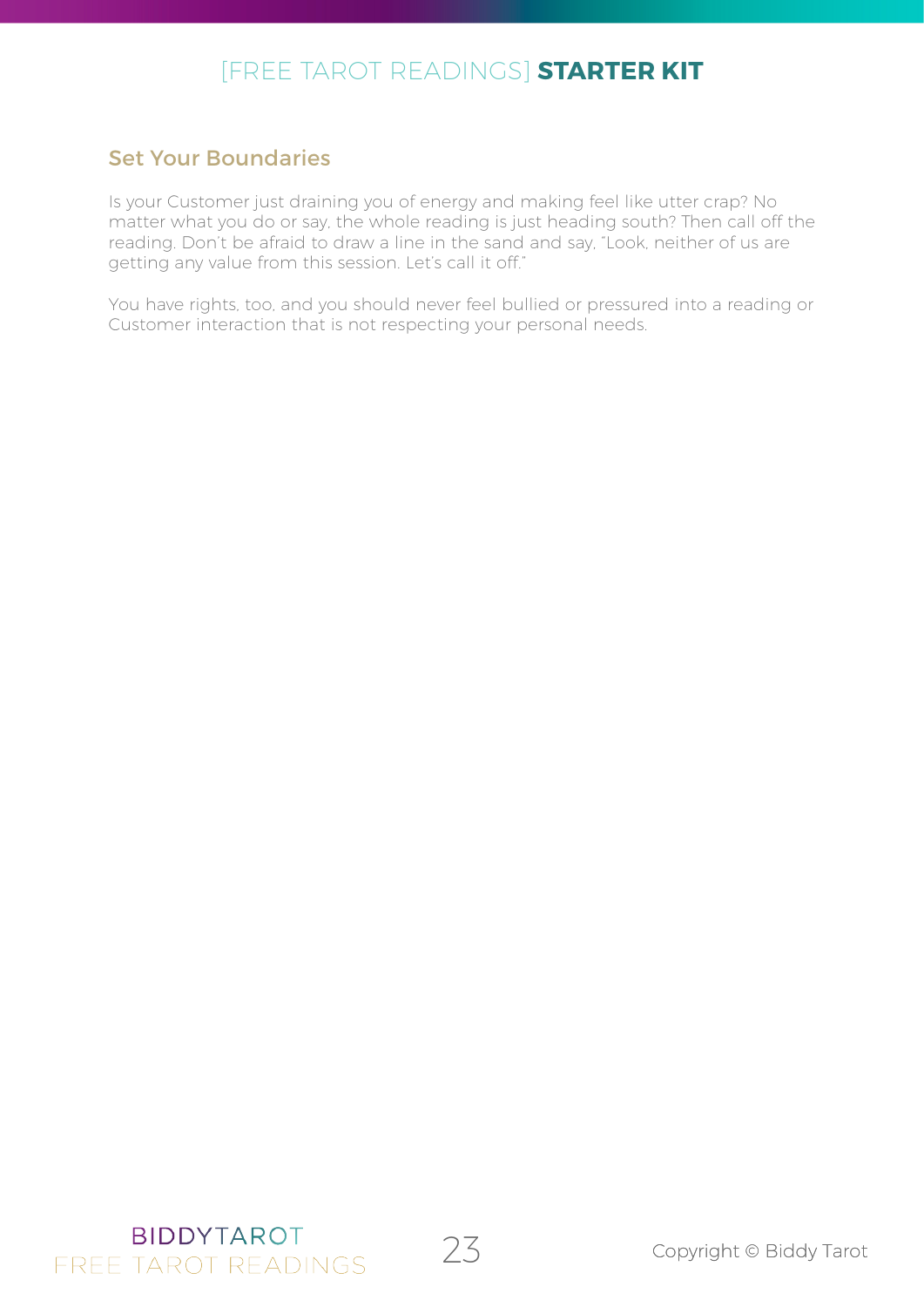## <span id="page-24-0"></span>THE ETHICS OF TAROT READING

"So, what actually IS an 'ethical Tarot reader'?" I had just handed over my business card with "Brigit – [Professional and Ethical Tarot Reader"](http://www.biddytarot.com/tarotreading/) on it to someone I had just met.

"Someone who actually cares about the well-being of their Customer."

"You mean there are Tarot readers who don't care about their Customers?"

Yuh. Sadly there are. Sadly there are a handful of people and organisations that prey on unsuspecting individuals who are simply searching for help. People and organisations that say they know when you're going to die or how you can win the lottery or who will remove an evil curse… if only you'll hand over \$200.

What's also really sad is that these scammers damage the reputations of the many professional and ethical Tarot readers out there, who are well-meaning individuals who want to make a difference in people's lives.

So, how do you make sure you are an ethical Tarot reader? What exactly are the ethics of Tarot reading?

### What is an Ethical Tarot Reader?

I define an ethical Tarot reader as someone who:

- $\triangleright$  Cares for the well-being of their Customer
- $\triangleright$  Has clear personal boundaries e.g. what topics will/won't be answered
- $\triangleright$  Has structures in place to ensure ethics are a core part of their service (e.g. a code of ethics and a confidentiality statement)

Similarly, the **[American Tarot Association](http://www.ata-tarot.com/images/members/ethicaltarot4.pdf)** define ethical Tarot readers as:

People who help others better hear their own inner guides. They empower Customers to think through their options and come to decisions on their own… [They] encourage Customers to seek the licensed professional help of doctors, counsellors, accountants, and lawyers – especially in cases where the Customer's



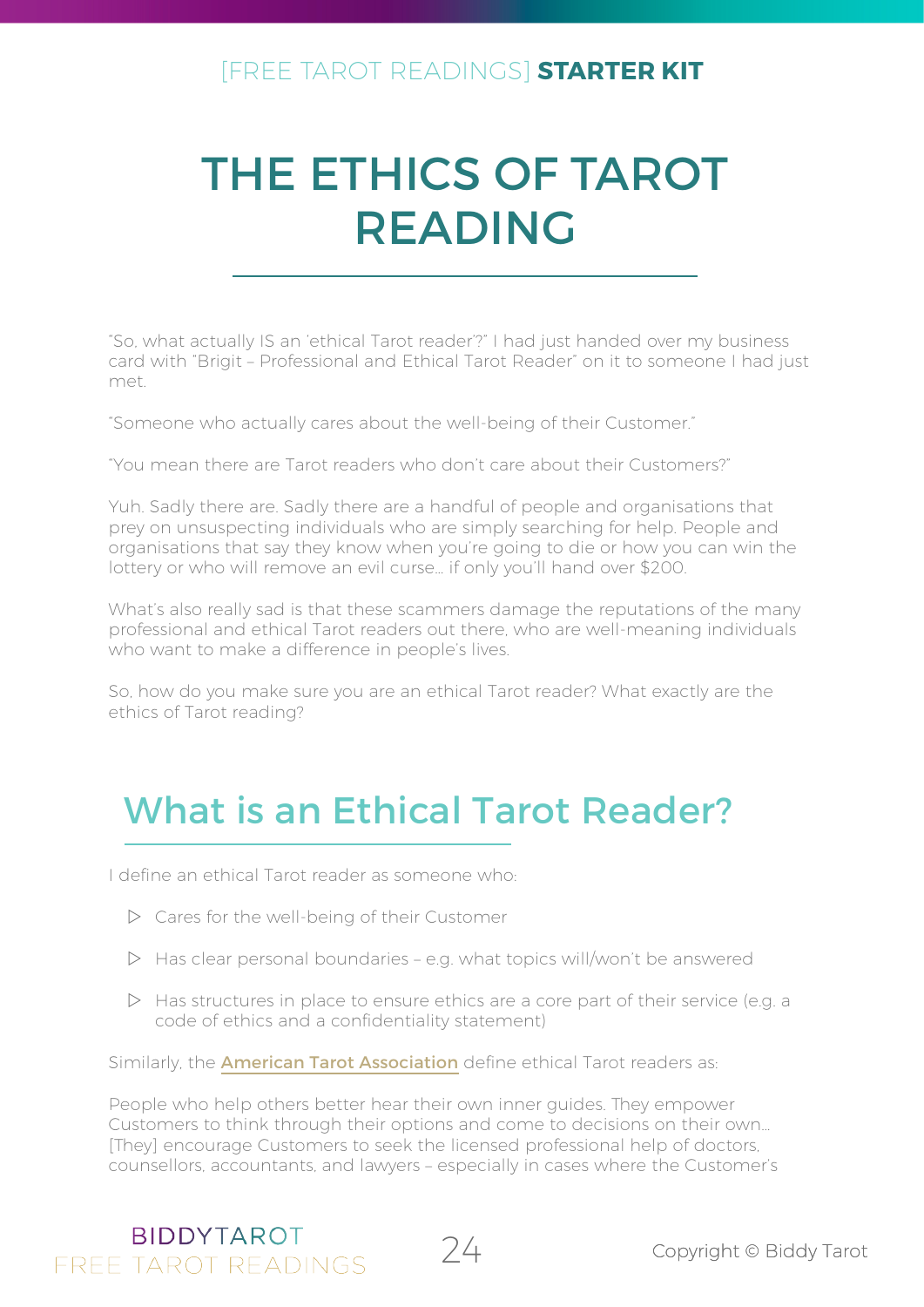<span id="page-25-0"></span>concern goes beyond the expertise of the reader. They do not use the cards to identify "curses" or "bad energy" and then charge a fee to remove these 'curses' or 'bad energy'.

### How to Be an Ethical Tarot Reader

So what does it take to be an ethical Tarot reader? Here are my 8 ethical Tarot reading guidelines.

#### Stick to Your Expertise

Chances are, you're not a medical specialist, a legal eagle or a financial advisor (if you are, more power to you!). So, please don't give medical, legal or financial advice.

You are an amazing Tarot reader so stick to reading the Tarot cards.

If the Tarot reading is medical, legal or financial in nature, then refer your Customer to the appropriate professional.

In fact, in some countries and states, it is actually illegal to provide medical, financial or legal advice when you are not suitably qualified to do so. So save yourself an expensive court case and don't even go there.

### Maintain Strict Customer Confidentiality

As a Tarot reader, you are privy to some very sensitive and private information that your Customers share with you on the assumption of strict confidentiality. It is essential that, as an ethical Tarot reader, you treat their information with the respect it deserves.

This means…

- $\triangleright$  NEVER sharing any detail of a Customer's reading without their express permission. Not to your partner, friends or family. And not to your Customer's partner, friends or family.
- $\triangleright$  Storing Customer information securely.
- $\triangleright$  Using Customer information ONLY for the purpose of the Tarot reading, unless permission has been provided otherwise.

While confidentiality is often implied, I recommend having a Privacy and Confidentiality Statement for your Tarot business to give your Customers confidence that confidentiality is paramount. It doesn't need to be fancy, just a simple statement to cover the key points above.



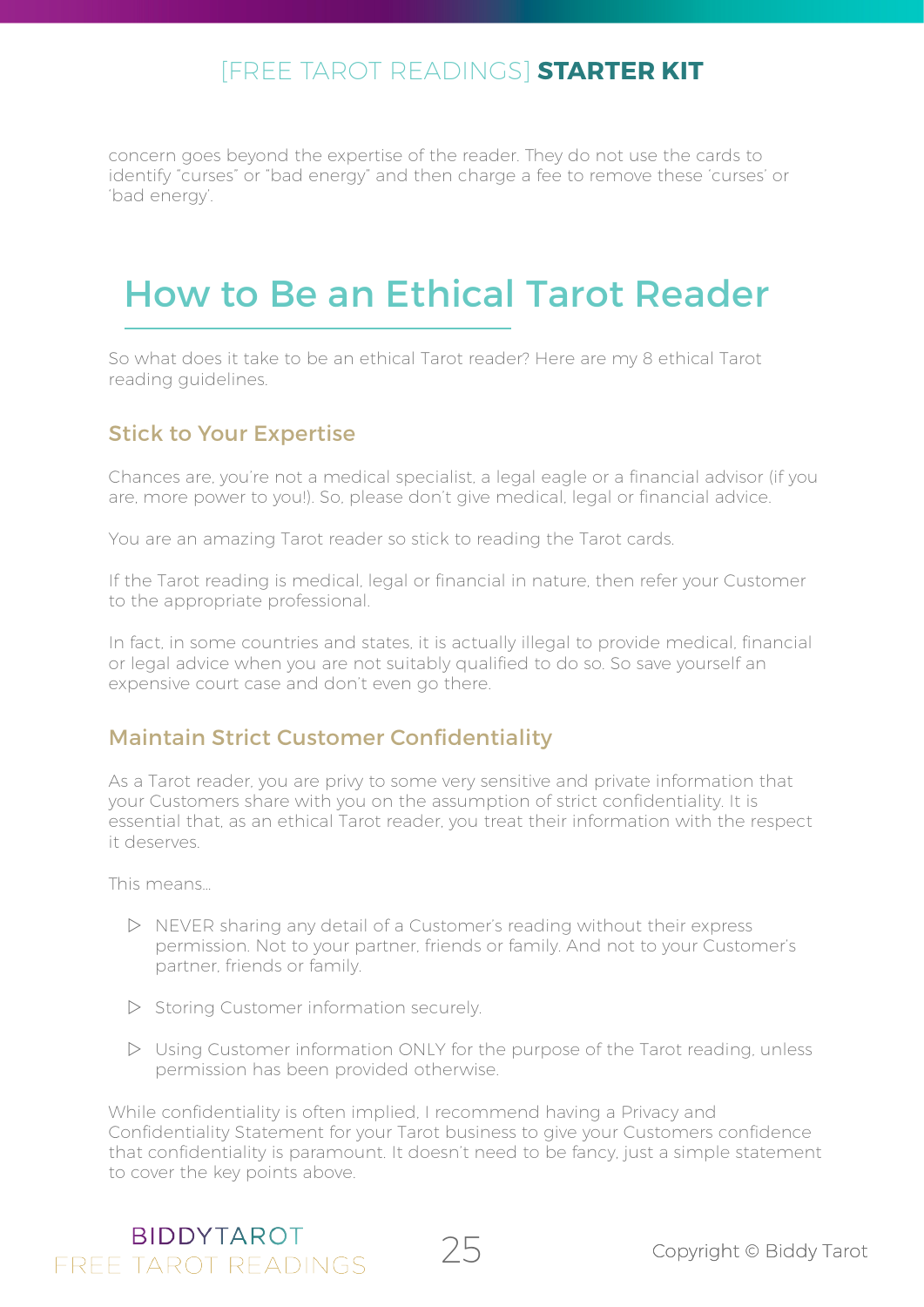There are some exceptions to Customer confidentiality, however. This includes situations where the Customer intends to harm themselves or others, or where the Customer has committed a significant crime such as murder or rape. Under these circumstances, you are obliged to report them to the relevant authorities. I hope, though, you are never placed in this position.

#### Be Honest and Tell the Truth… with Compassion

Tell your Customer what you see in the Tarot cards – don't hide negative messages or disappointing news. Be open and honest with the messages that you receive.

But also be careful of "telling it like it is". Treat your Customer with compassion, sensitivity and respect. Being brutally honest with no care for the Customer's feelings can be just as unethical as holding back information or sugar-coating a Tarot reading.

Ensure your Customer leaves the Tarot reading with a clear picture of the current state of events and a path forward to achieve the outcome they truly desire. Empowerment is key.

### Leave Your Judgements and Opinions at the Door

On the surface, it may seem easy to be non-judgemental, but trust me, sometimes it is bloody difficult! For example, your Customer tells you about a secret affair with a married man with young kids, and you can't help but feel for the wife and the children involved. Or, you watch as your Customer goes through messy break-up after messy break-up and you seriously question why he is putting himself through this every time.

As an ethical Tarot reader, it is important to remain as impartial and nonjudgemental as possible. Your Customer is trusting you with their personal information, and whether or not you agree with what they are doing, you need to offer impartial advice and guidance.

Leave your personal opinions and judgements at the door, and go into your Tarot reading with objectivity.

#### Encourage Customers to Use Their Own Inner Guidance

There are going to be some Customers who keep knocking at your door wanting more and more Tarot readings no matter how often you read for them. It would be easy to see this as 'easy money' and a recurring revenue stream. But don't.

Question the Customer who wants multiple readings on the same topic or who keeps returning day in and day out.

Tarot readings are great for gaining insight on a difficult situation. However, there comes a point when one really needs to go within for the answer rather than



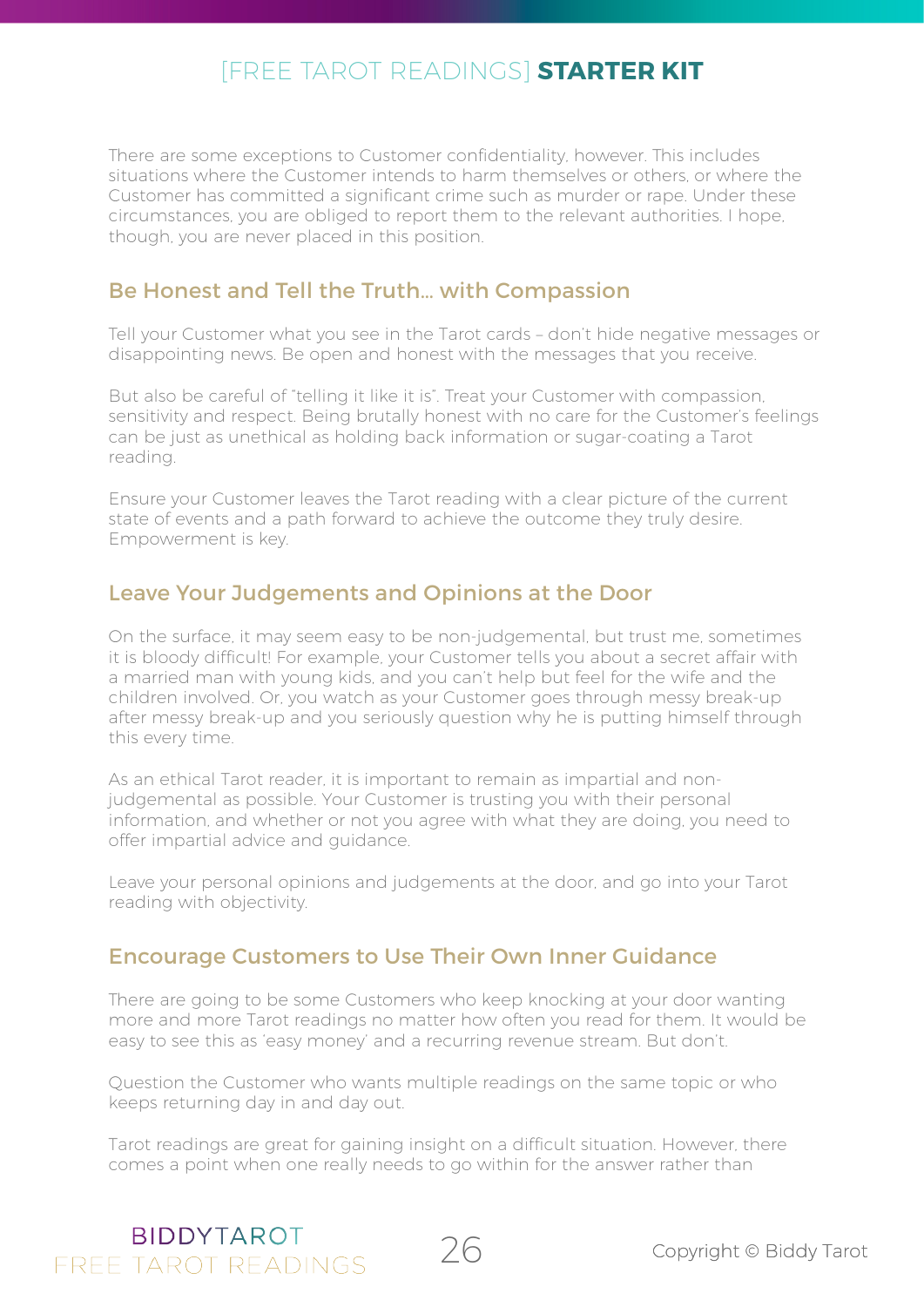constantly seeking other people's opinions on what to do.

As an ethical Tarot reader, you can give your Customer confidence that they already know what it is they need to do – they simply need to trust their intuition. Sure, you are there as a guide and a helping hand, but at the end of the day, it is up to the Customer to determine their future path.

#### Don't Up-Sell Dodgy Products or Services

Don't provide a Tarot reading with the requirement to buy a dodgy add-on product such as a spell to clear negative energy or remove a 'curse'.

Sadly there are still psychic scammers out there who scare or coerce individuals into making more and more purchases of what are essentially dodgy or fake products or services.

Of course, if you are a talented Witch or spell-crafter, work your magic, but do it in a way that is professional and that is not going to scare your Customer into doing what you have suggested.

#### Don't Tell Your Customer What to Do

Sometimes, a Customer will come to you wanting you to provide a specific answer. Should I quit my job? Should I leave my husband? What career path should I take?

This can put you in a difficult position. On the one hand, you want to provide a specific answer to their specific question. But on the other hand, you do not want to take away their free will and their personal power to choose.

The last thing you want is for your Customer to come back to you months or years later saying, "I did what you told me, and it failed miserably." Your role is not to tell your Customer what to do, but to coach, to counsel and to guide. Remind your Customer that they always maintain free will and the responsibility of choosing their own path.

#### Have a Code of Ethics

This is probably the most important of them all. Have a code of ethics.

To become a Certified Professional Tarot Reader (CPTR) with the Tarot Certification Board, you must prepare a code of ethics. And to be a member of the American Tarot Association, you must abide by their code.

This is to protect your Customers, you as a Tarot reader, and the Tarot community as a whole.

As part of the code of ethics, you might include your position on: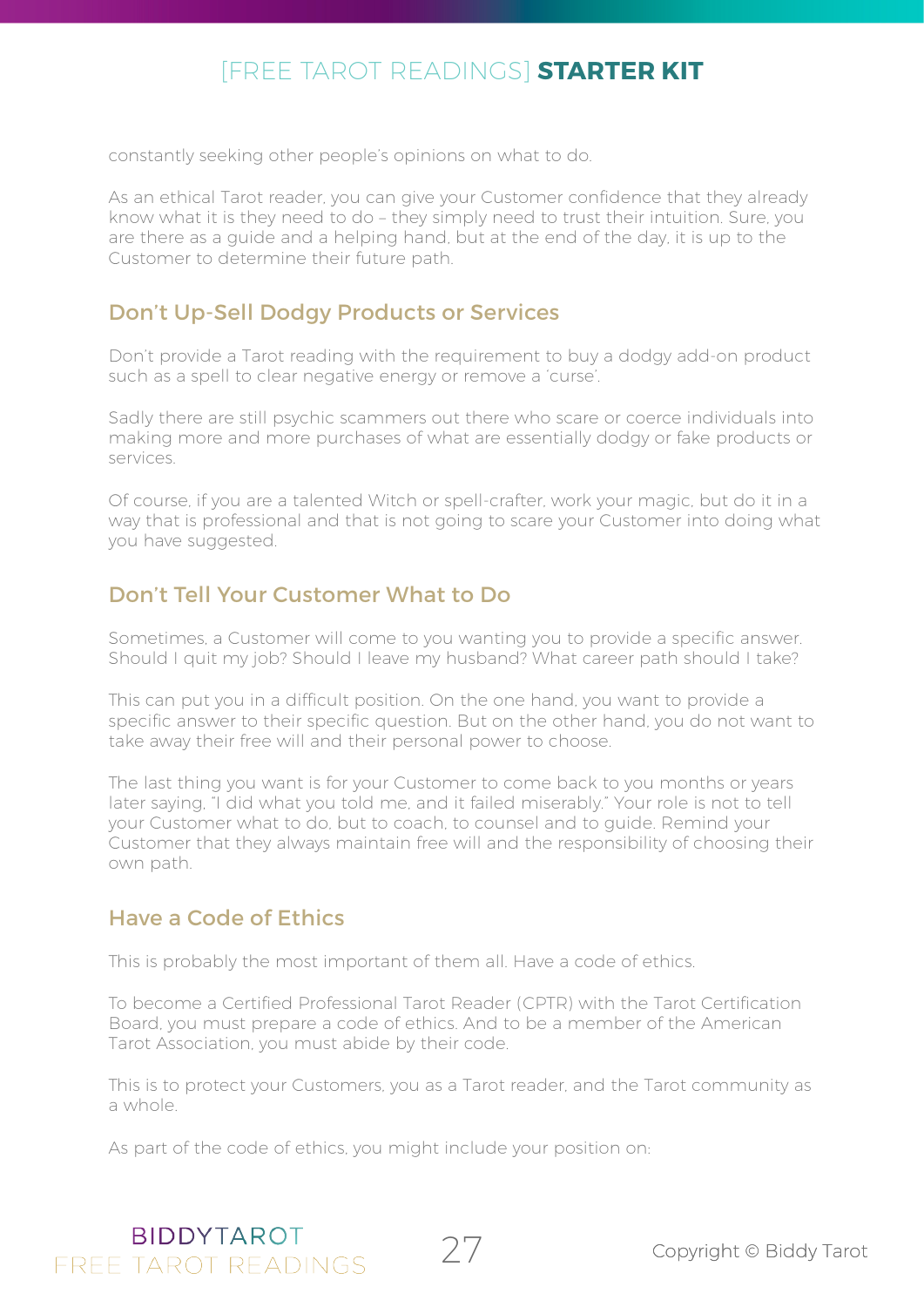- $\triangleright$  Reading for minors or young people
- $\triangleright$  Reading for third parties
- $\triangleright$  What topics you will and won't read on
- $\triangleright$  How you will treat your Customers
- $\triangleright$  What you will do with Customer information
- $\triangleright$  Free will and empowering the Customer

The American Tarot Association's Code of Ethics is:

#### I will serve the best interests of my Customers, conducting my professional activities without causing or intending to cause harm.

I will treat all my Customers with equal respect, regardless of their origin, race, religion, gender, age, or sexual preference.

I will represent honestly my Tarot qualifications, including educational credentials, levels of certification and experience.

I will keep confidential the names of Customers and all information shared or discussed during readings, unless otherwise requested by the Customer or required by a court of law.

I will recommend Customers consult a licensed professional for advice of a legal, financial, medical, or psychological nature that I am not qualified to provide. If trained in one of these areas, I will clearly differentiate between the tarot reading and any professional advice additionally provided.

I will respect my Customers' right to refuse or terminate their reading at any time, regardless of prior consent.

I recognize that all ATA members have the same rights and obligations, and I will always respect and honour my co-members.

So, if you want to be a truly ethical Tarot reader, follow these guidelines and know exactly where you stand on the critical issues.



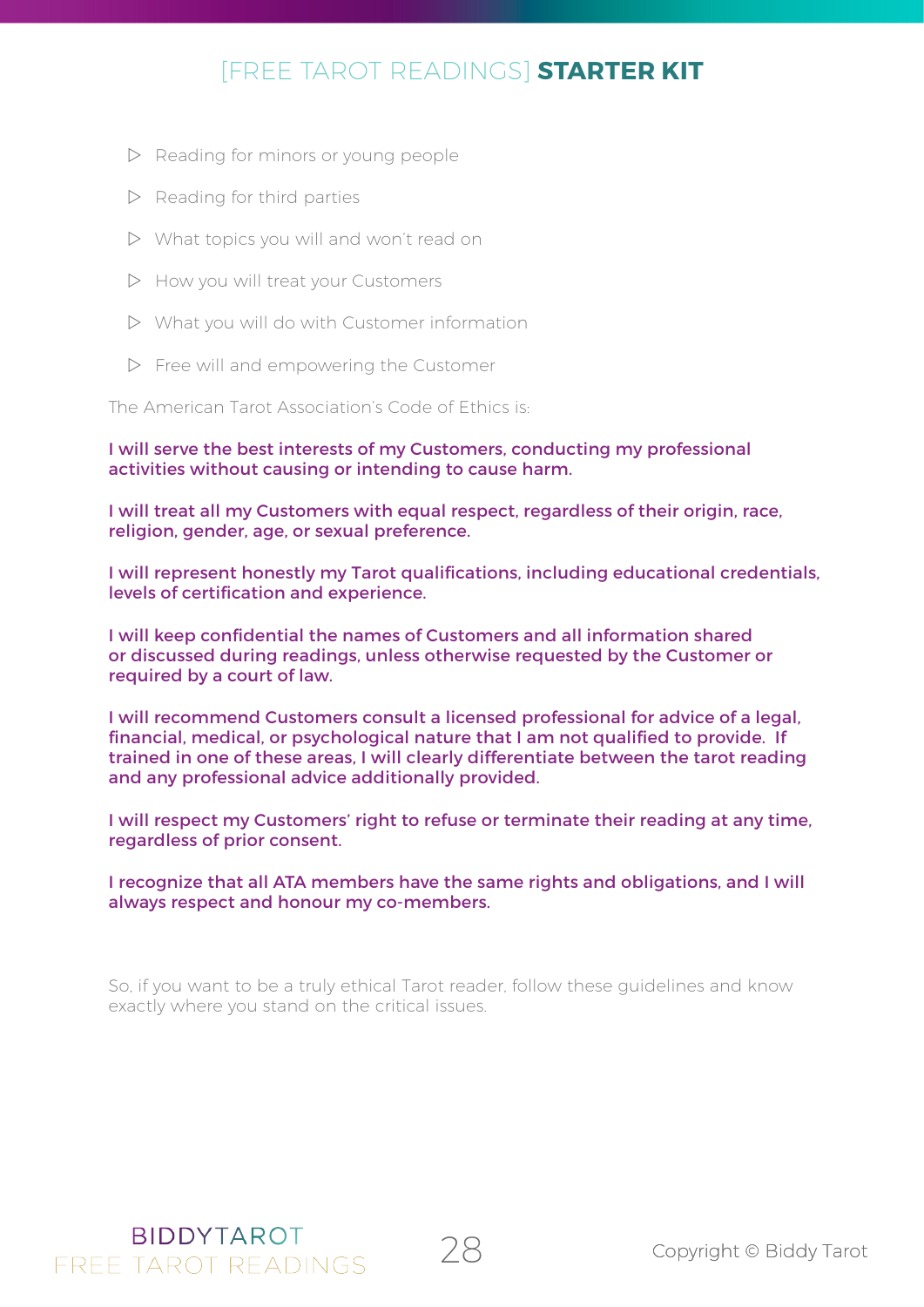## <span id="page-29-0"></span>TAKING CARE OF YOURSELF

Taking care of you is an essential part to being a great Tarot reader. And when you're reading for free and for the love of it, it is even more important to make sure you're getting an even balance across all areas of your life, whether that's in your work, personal, and/or family life.

Here are a few tips on taking care of you:

**BIDDYTAROT** FREE TAROT READINGS

### Take Frequent Breaks

It might be 30 minutes in between readings, a day, a week, even a month without reading. Pay attention to what you need to feel balanced and energised, ready to give generously in your next reading.

### Remember Why you Signed up in the First Place

Go back to why you signed up in the first place. Probably it was about getting more experience and helpful feedback. If you're not getting this anymore, then take a break or focus on something else. Think about how you can get more feedback from your Customers, or get different experiences from your readings.

### Get in the Zone Before a Tarot Reading

Clearing your mind and re-energising is essential to a good reading. Here are 21 ideas on how to get in the zone - <http://www.biddytarot.com/get-in-the-zone/>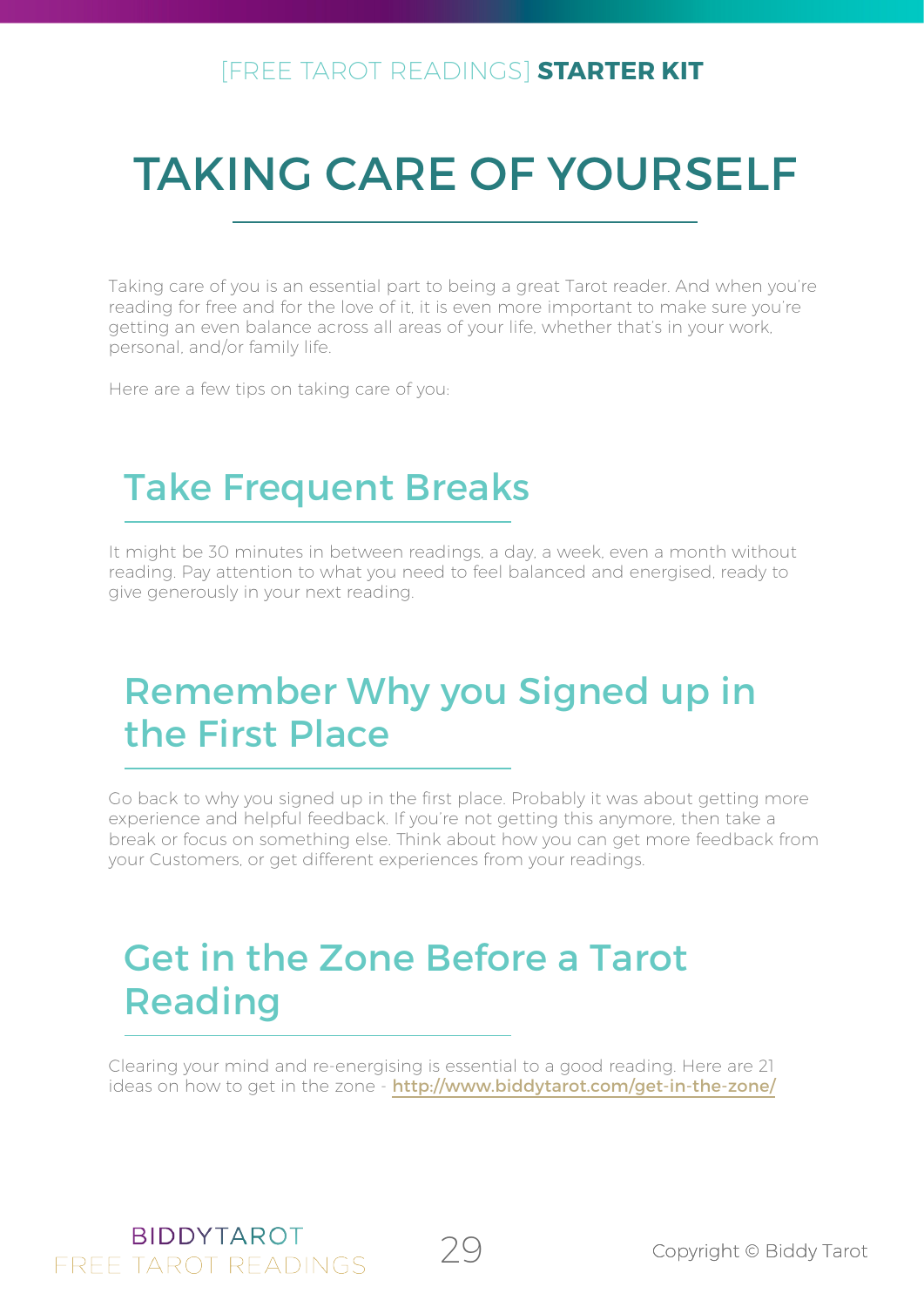### <span id="page-30-0"></span>Maintain a Reading Schedule

Set up an Excel spread sheet with the name of your Customer, the date they sent their request and the date you intend to read for them. This way, you can make sure that you don't miss any requests and that you are not overwhelming yourself with taking on too many readings.

Also, set aside a specific time and/or day of the week to do the free readings.



I know you're super keen to try out the 21 card spread you learned the other day, but imagine if you did a 21 card spread for every free request?! You'd never get beyond about 2 readings a day!

My recommendation is to focus on doing 1-3 card readings so you can get to the answer quickly. Be consistent and clear with yourself about what type of reading you will provide. If there is a spread you really want to try, do it a couple of times, but don't overdo it.

And don't go crazy and take on 50 readings in one day. Pace yourself. There will always be more readings if you want them!

### Get Organised

Set up your templates and schedulers. It'll make you so much more productive so you can focus on what you enjoy most – reading Tarot!





 $\mathcal{Z}(\hat{a})$  Copyright © Biddy Tarot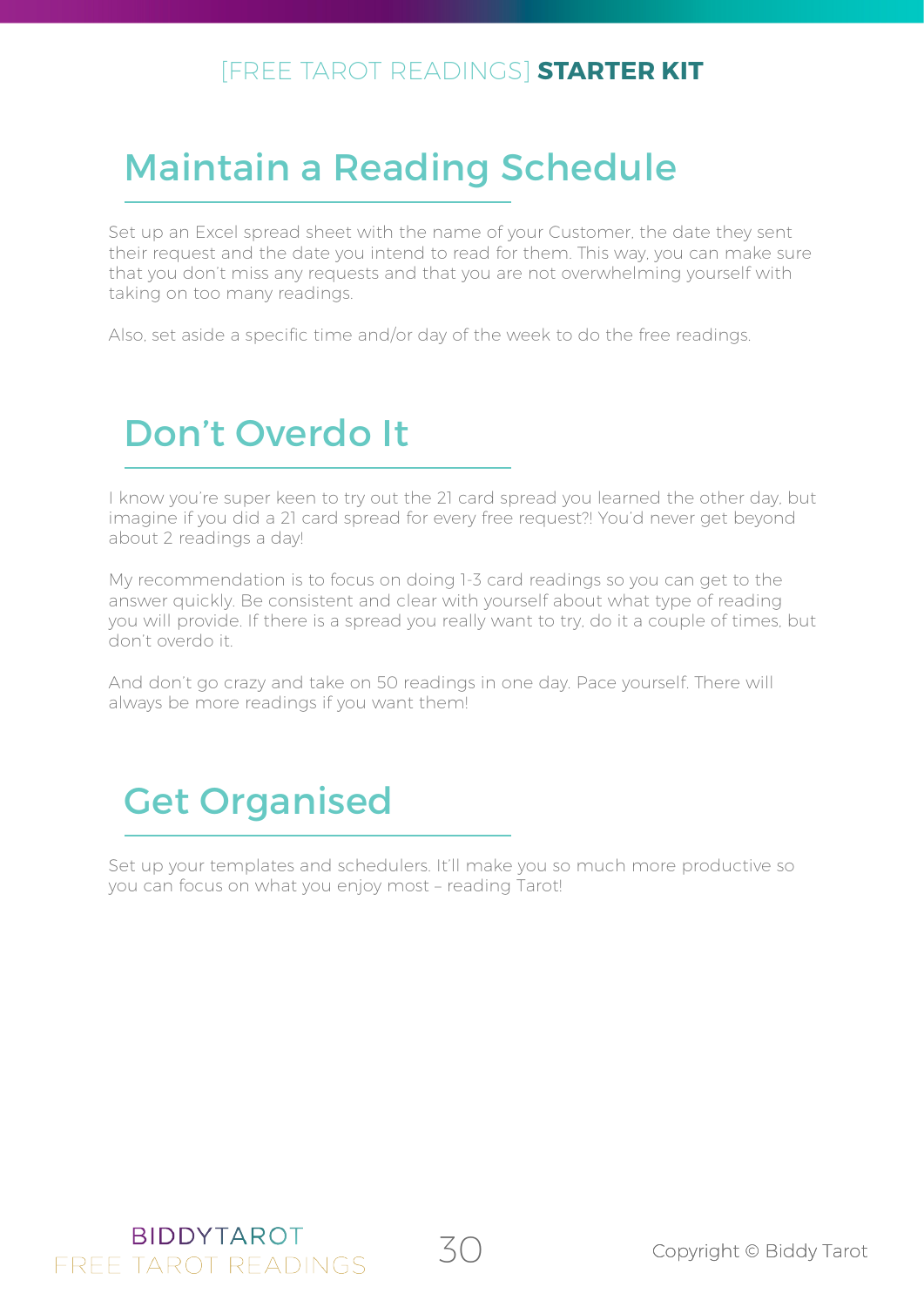## <span id="page-31-0"></span>MORE TAROT READING RESOURCES

If you are looking to develop your Tarot reading skills to become the Tarot reader everyone raves about, here are the best Tarot reading resources to help you:

- $\triangleright$  The [Biddy Tarot podcast](https://www.biddytarot.com/category/podcast/)
- $\triangleright$  The [Biddy Tarot blog](https://www.biddytarot.com/blog/)
- $\triangleright$  Biddy Tarot programs:
	- **F** [TF1: Master the Tarot Card Meanings](https://www.biddytarot.com/courses/tf1/)
	- **F** [TF2: Read Tarot with Confidence](https://www.biddytarot.com/courses/tf2/)
	- [Grow Your Tarot Business Online](http://www.tarotfoundations.com/courses/grow-your-tarot-business-online/)
- $\triangleright$  [Tarot card meanings](https://www.biddytarot.com/tarot-card-meanings/)

And you'll find even more great content and resources at [www.biddytarot.com](http://www.biddytarot.com)



## BIDDYTAROT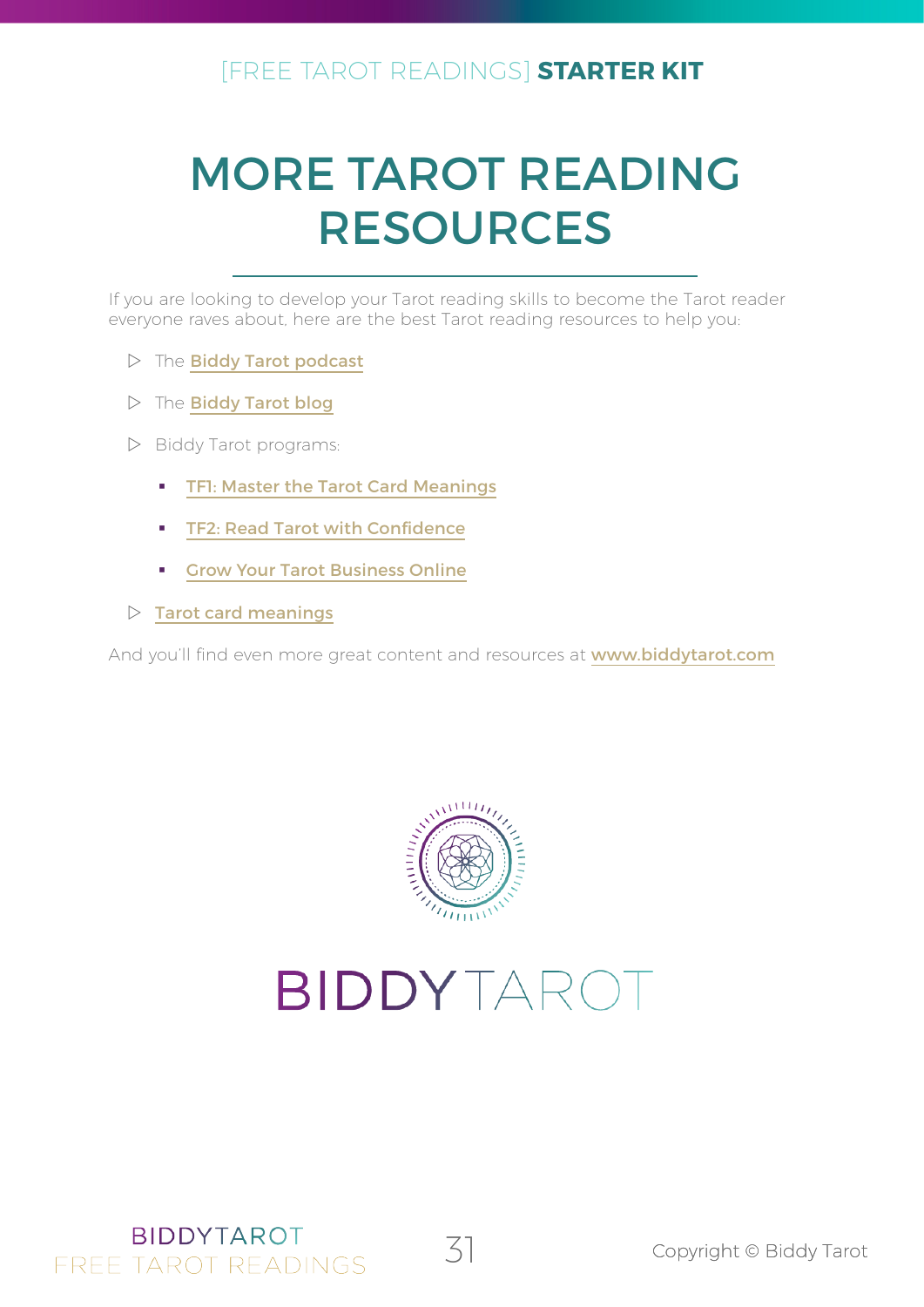## <span id="page-32-0"></span>APPENDIX: FREE TAROT READER AGREEMENT

Congratulations on taking the courageous leap to becoming a Free Tarot Reader, offering your Tarot reading services, free of charge, in exchange for feedback and experience. This is going to be a wonderful experience!

To ensure a positive experience for you, the client and Biddy Tarot, there are a number of guidelines for you as a Free Tarot Reader as outlined in the following Agreement. By being an active reader of Free Tarot Readings, you agree to this Agreement.

### General

Free Tarot Readings is owned and operated by Biddy Tarot. By using Free Tarot Readings, you agree to be bound by the Free Tarot Reader Agreement and to use Free Tarot Readings in accordance with this Agreement.

We reserve the right to change the Agreement or to impose new conditions on the use of Free Tarot Readings, from time to time, in which case we will post the revised Agreement on this website. By continuing to use Free Tarot Readings after we post any such changes, you accept the Agreement, as modified.

### **Eligibility**

You are eligible to participate as a Free Tarot Reader if:

- ▶ You are a current Biddy Tarot Community member; AND
- $\triangleright$  You have a basic understanding of the Tarot cards and can do simple Tarot readings

Non-members are ineligible to participate as a Free Tarot Reader.

Biddy Tarot Community Members are not obliged to be Free Tarot Readers.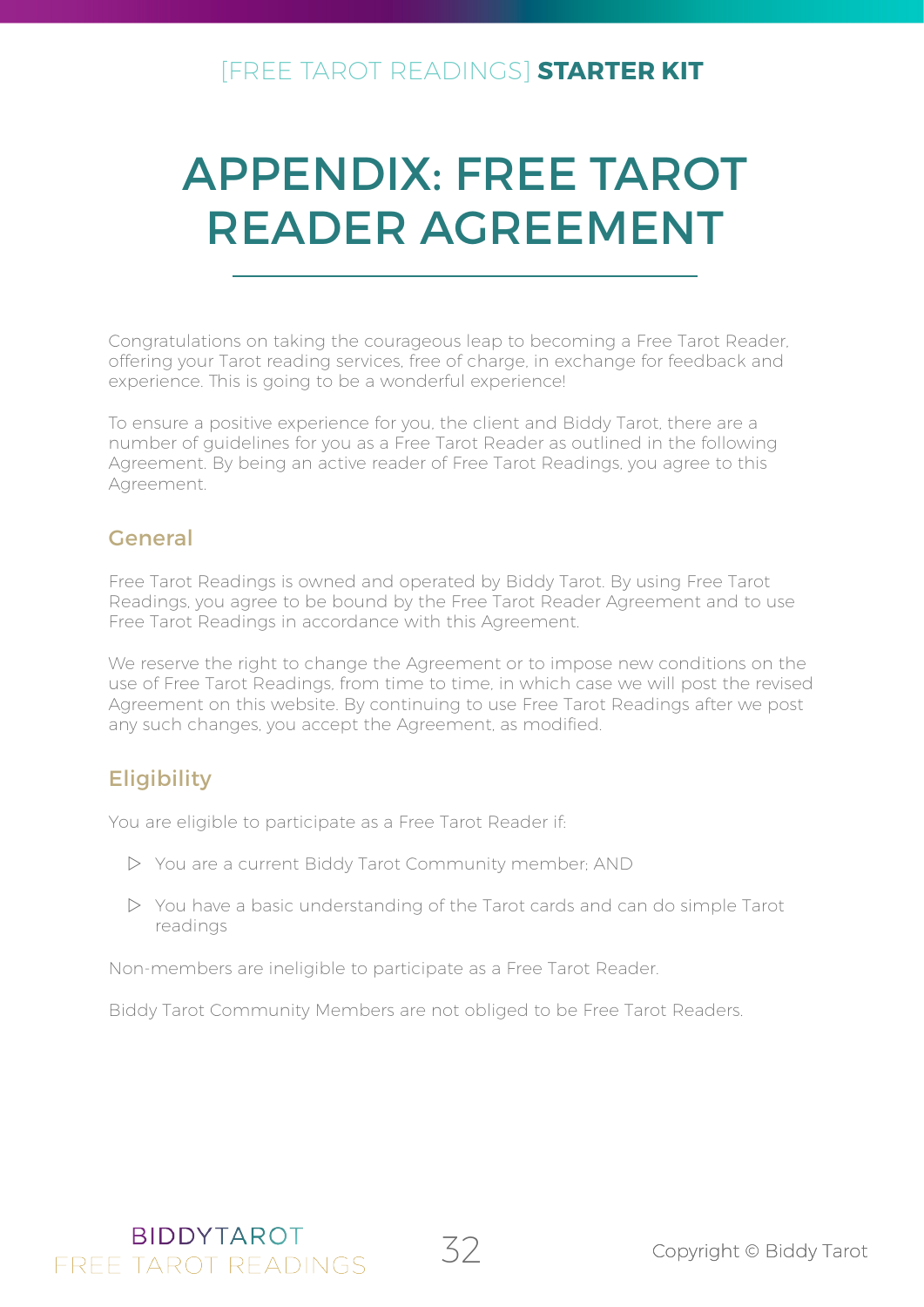#### Services

As a Free Tarot Reader, you will provide free Tarot readings via the Free Tarot Readings platform.

You may set your own availability using the Reader Dashboard. If you set your availability to receive Tarot reading requests, you must be able to respond to those requests with a completed Tarot reading within 7 days of receipt.

Tarot readings assigned to you can be found on your dashboard and the notification will also be emailed to you. If you do not receive an email notification of a new request on a day you are set as available, you must log into your dashboard and retrieve it from there.

If you are unable to do a reading due to ethical reasons (3rd parties, predictions, etc.), you are strongly encouraged to work with the client to rephrase the question to refocus the reading on something you can comfortable work with. If you are still unable to fulfill the request, please advise your client and seek to reassign the request immediately by contacting **[community@biddytarot.com](mailto:community%40biddytarot.com?subject=Need%20to%20reassign%20a%20request)** (this is a last resort).

If you are unable to fulfill the request within the required timeframe, you must advise your client and seek to reassign the request immediately by contacting [community@biddytarot.com](mailto:community%40biddytarot.com?subject=Need%20to%20reassign%20a%20request) (this is a last resort). Failure to do so may result in the termination of your membership with Free Tarot Readings.

### Service Quality

Free Tarot Readings is intended as a learning environment, therefore there are no strict criteria for the quality of Tarot readings provided. However, it is expected that you will complete each Tarot reading with a high level of professionalism and to the best of your ability.

You may not directly copy material from other sources to include in your Tarot readings (e.g. Tarot card meanings) without the appropriate references.

### **Complaints**

If a Free Tarot Readings client lodges a complaint that they have not received their Tarot reading within 7 days, you will receive a warning via email and your profile will be set to "Not Available". You will also have an opportunity to provide a response to Biddy Tarot as to why the complaint was made.

If three or more complaints are lodged against you, your Free Tarot Reader access may be terminated at our discretion.

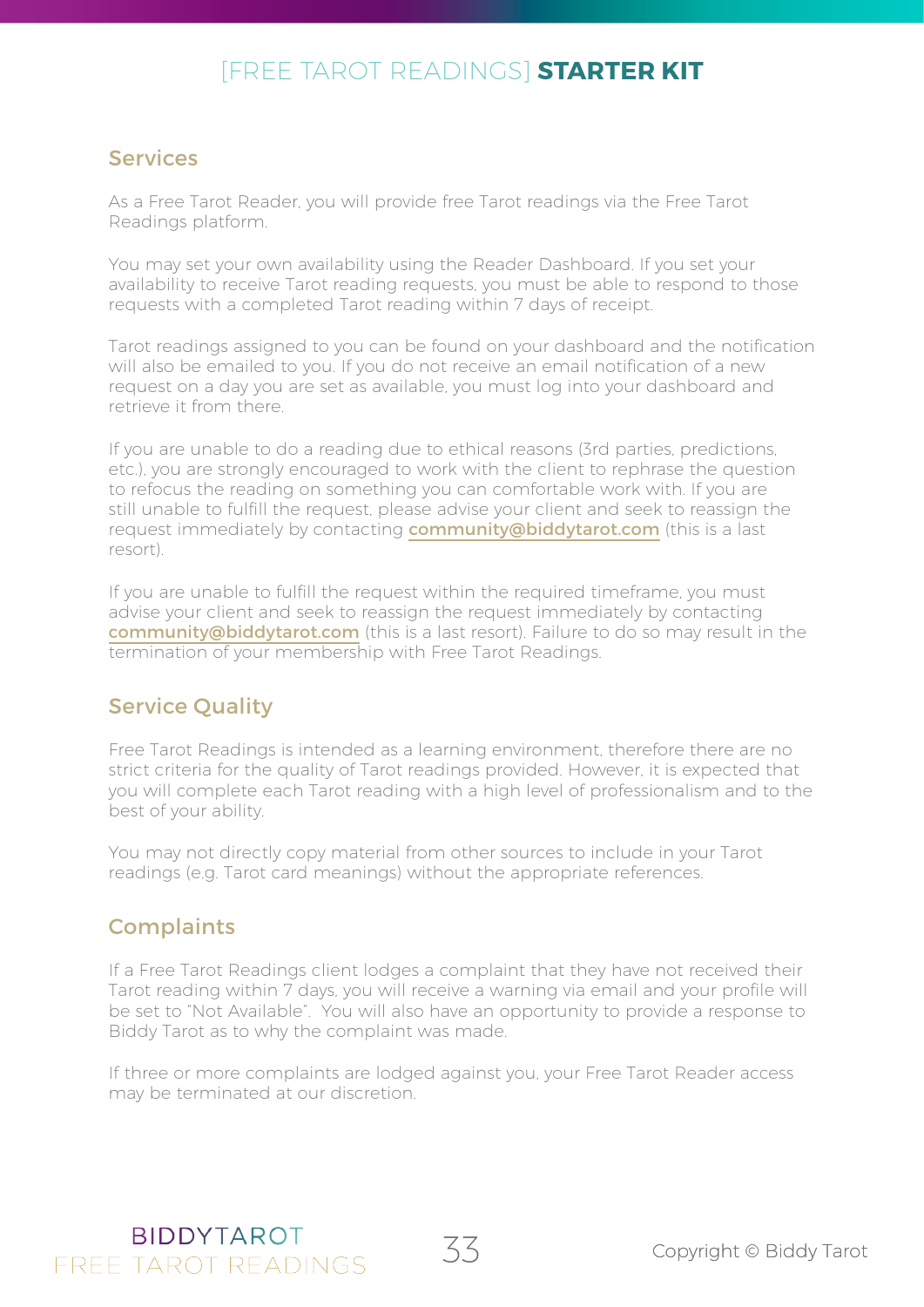### Cancellation and Termination

You can cancel your Free Tarot Readings profile at any time by setting your availability to zero, and completing all of your outstanding reading requests. You also need to submit a cancellation form available via the Free Tarot Readings Dashboard.

Biddy Tarot reserves the right to deactivate your profile and terminate the Agreement at any time if the Agreement is broken or compromised, with notice to be given in writing.

If you cancel your Biddy Tarot Community membership, your Free Tarot Reader access will also be cancelled.

Upon cancellation, you will not be able to access your Tarot readings or feedback.

#### Compensation

This is a free service therefore you will not receive financial compensation of any kind in return for your Tarot readings in Free Tarot Readings.

You must not request financial compensation from Biddy Tarot or its clients. You cannot directly advertise to or solicit your clients to purchase a reading with you. However, if your client asks if you offer paid readings you are welcome to share your details.

#### Non-Disclosure and Non-Solicitation

You shall not disclose to any other person other than a representative of Biddy Tarot at any time either during the term of this Agreement or following the termination, any confidential or proprietary information pertaining to Biddy Tarot, including but not limited to client lists, contacts, financial data, sales data, business opportunities, models or plans, or trade secrets.

Furthermore, you agree that during the term of this Agreement and for a period of one year following the termination of this Agreement, you shall not directly solicit or attempt to solicit any clients from Free Tarot Readings. If a client contacts you on their own accord, you retain the right to provide private services to that client. You can also include a small, discreet link to your website in your email signature.

### Privacy and Confidentiality

You must keep all client information, including but not limited to names, emails, questions, or Tarot readings, confidential and private.

You may not publish client readings, feedback or testimonials without the express permission of the client.